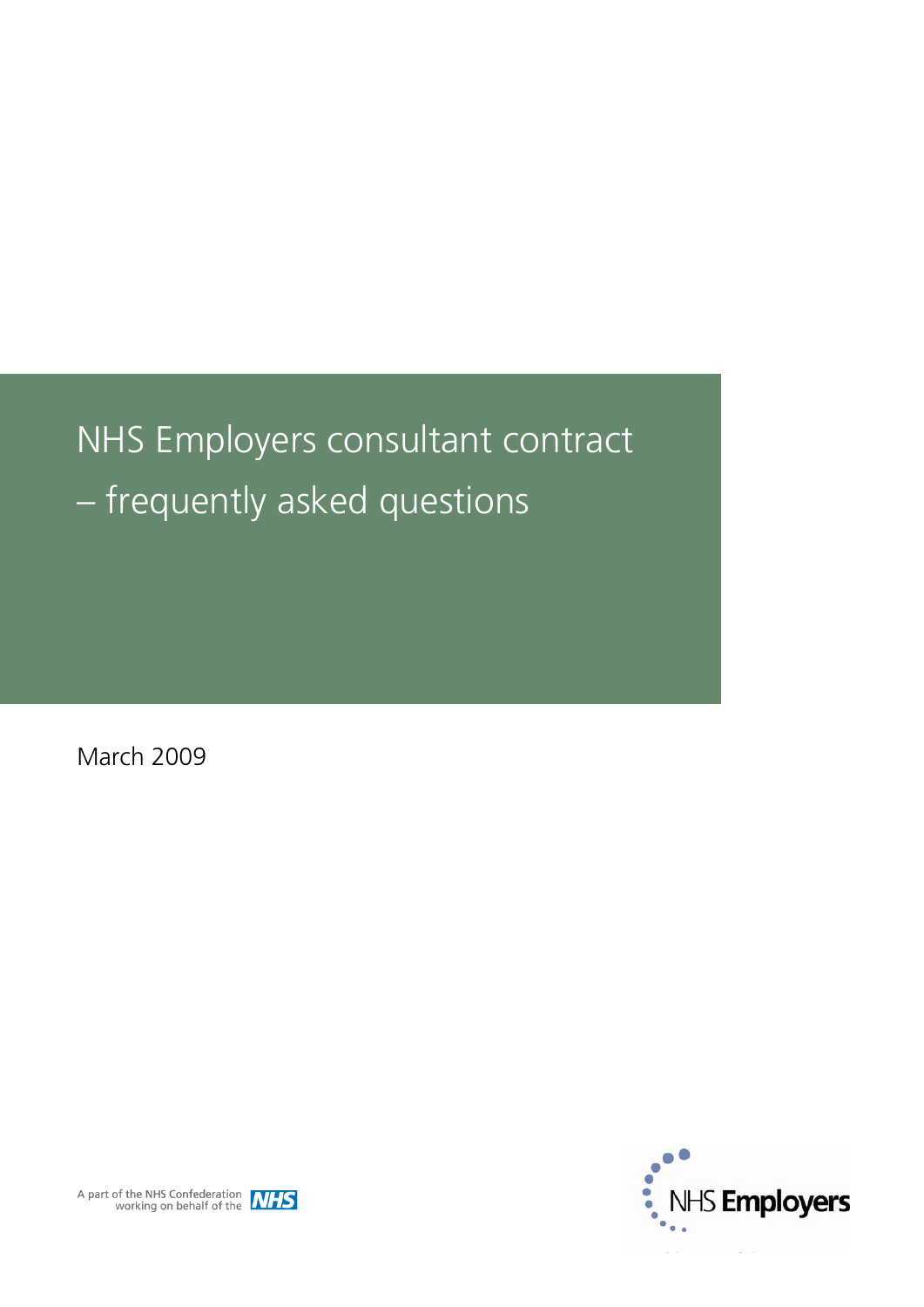# **Contents**

| Backdating salary and pay progression                                | 3              |
|----------------------------------------------------------------------|----------------|
| Clinical excellence awards                                           | 5              |
| Directors of public health                                           | 5              |
| Fee paying services                                                  | 6              |
| Job planning                                                         | $\overline{7}$ |
| Locums                                                               | 8              |
| London weighting                                                     | 10             |
| New appointments                                                     | 10             |
| On call supplement                                                   | 11             |
| Payment for programmed activities                                    | 13             |
| Annual leave and study leave                                         | 14             |
| Bank and public holiday working                                      | 14             |
| <b>Clinical academics</b>                                            | 15             |
| Cover for colleagues absent through sickness                         | 15             |
| Part time consultants                                                | 17             |
| Payment for additional programmed activities                         | 17             |
| Payment for additional responsibilities and extra contractual duties | 18             |
| Pensions                                                             | 18             |
| <b>Retirement</b>                                                    | 20             |
| Seniority                                                            | 20             |
| Dual qualification                                                   | 22             |
| Overseas experience                                                  | 22             |
| GP principal experience                                              | 23             |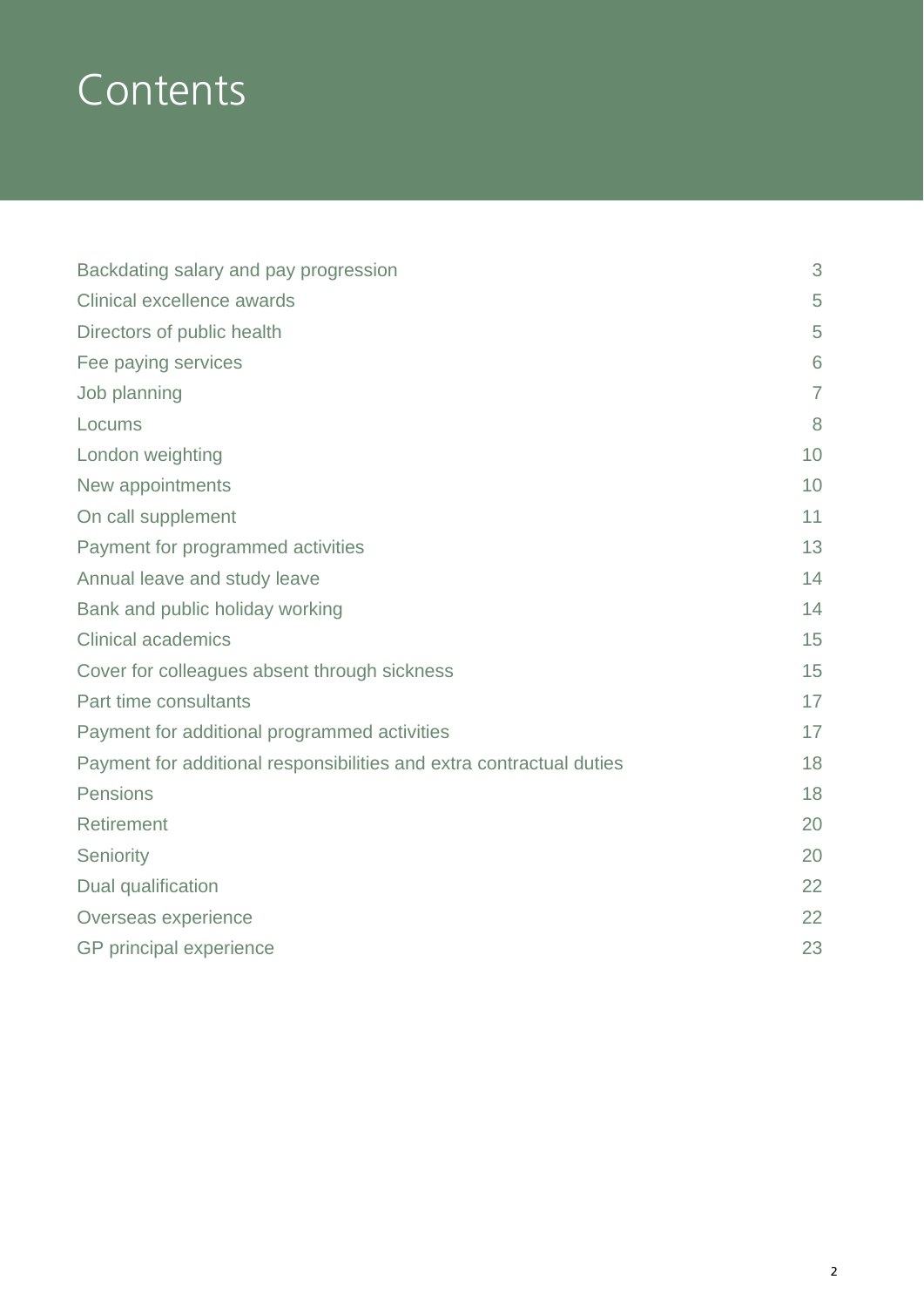# Backdating salary and pay progression

- **Q. What is the position regarding backdating of pay if a consultant retires from NHS employment after 1 April 2003, but before giving a commitment to the new contract?**
- A. Where a consultant retires from the NHS after 1 April 2003, but before committing to the new contract, s/he should not be eligible to receive backdating of pay.
- **Q. If a consultant leaves the NHS after s/he had given formal commitment to the contract, but before a Job Plan has been agreed, was the employer expected to grant back pay to 1 April 2003?**
- A. Where a consultant gave a formal commitment to the new contract, but retired prior to 31 October 2003, s/he should not be eligible for backdating of pay. A formal commitment to the new contract should have been made in good faith, with the full expectation of taking it up. Giving a commitment, whilst intending to retire prior to 31 October 2003, would not have been in the spirit of the agreed backdating arrangements.

 Where a consultant gave a formal commitment to the new contract before 31 October 2003 but retired after this date, and before agreeing a Job Plan, due consideration should have been given by the employer to the retirement date before deciding whether backdating applied.

#### **Q. If a consultant's contract is backdated to 1 April 2003, did this become his/her incremental date for the purpose of pay progression?**

A. It is no longer appropriate to describe this as an incremental date because the 2003 contract has pay thresholds rather than incremental points. 1 April would become the date at which seniority is calculated and the anniversary of that date is when eligibility for pay progression occurs.

#### **Q. Could a consultant delay moving to the contract until after their current incremental date?**

A. Yes, but this would affect the amount of back pay to be awarded. A consultant who gave a formal commitment to the contract by 31 October 2003 would have pay increases backdated to 1 April 2003, whilst a consultant who committed between 1 November 2003 and 31 March 2004 would have pay increases backdated by three months. However, for some consultants, delaying the date of entry to the contract would have given them an additional year of seniority and they may have preferred this to receiving the full amount of back pay available. It was up to the consultant to decide the date upon which s/he would wish to move to the 2003 contract. For further details of how this would affect backdating of pay see Schedule 13 of the Terms and Conditions, which may be found at <http://www.nhsemployers.org/pay-conditions/pay-conditions-348.cfm> and the introductory note on Key Pay Elements, which may be found at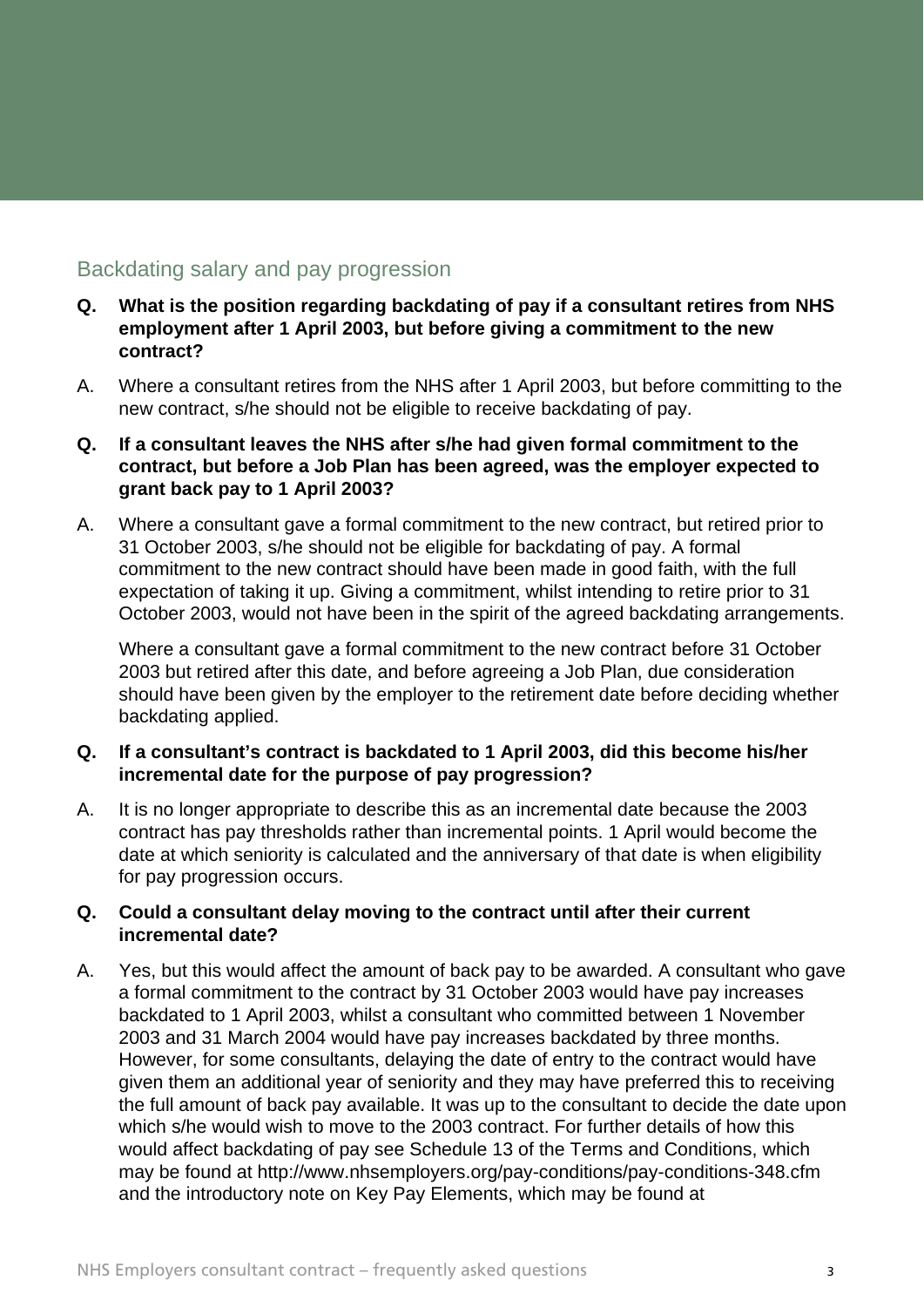[http://www.wise.nhs.uk/cjpt/docs/reference/7\\_key\\_pay\\_elements.pdf](http://www.wise.nhs.uk/cjpt/docs/reference/7_key_pay_elements.pdf) Please note, the backdating provisions were time limited.

#### **Q. Why does Schedule 14 give two definitions for date of appointment?**

A. Because they are for two different purposes. Schedule 14.1 defines to whom that Schedule applies, that is those who took up their first consultant appointment on or after 31 October 2003. For this purpose "date of appointment" is defined as the date on which the post was offered. This is to establish if they should be caught by the provisions of Schedule 13 instead; it also allowed a consultant to take up the old contract if they preferred to do so. Schedule 14 does not distinguish between a conditional offer and an unconditional offer. Conditional offers fall away with no right of redress on the applicants' part if the conditions are not met, so it is best that the employer determines this.

 Schedule 14.2 addresses pay progression. It tells us that if someone is caught by Schedule 14, then they become eligible to progress on the anniversary of their appointment. For this purpose the date of appointment is defined as the date they started work under the new Terms and Conditions.

#### **Q. Several consultants have moved to our Trust recently. They were employed as consultants by other Trusts. They wish to move to the new contract. Who is responsible for the back pay?**

A. There are two scenarios that need to be considered in order to answer this question.

**Scenario 1:** the consultant moved to your Trust before giving a formal commitment to take up the new contract. In this instance the consultant should have informed both you and the previous employer that they wished to take up the new contract. The former employer is responsible for back pay between the start date of the new contract and the date of moving to you, and the former employer's liability for back pay is based on the Job Plan that would have been agreed for the former post.

**Scenario 2:** the consultant moved to your Trust after giving a formal commitment to take up the new contract. The consultant should have told you that they had given a commitment and should have made every effort to agree a Job Plan with you within three months of moving to your Trust. As before, the former employer will be responsible for back pay between the date of backdating of the new contract and the date of moving to you, based on the Job Plan that would have been agreed for the former post.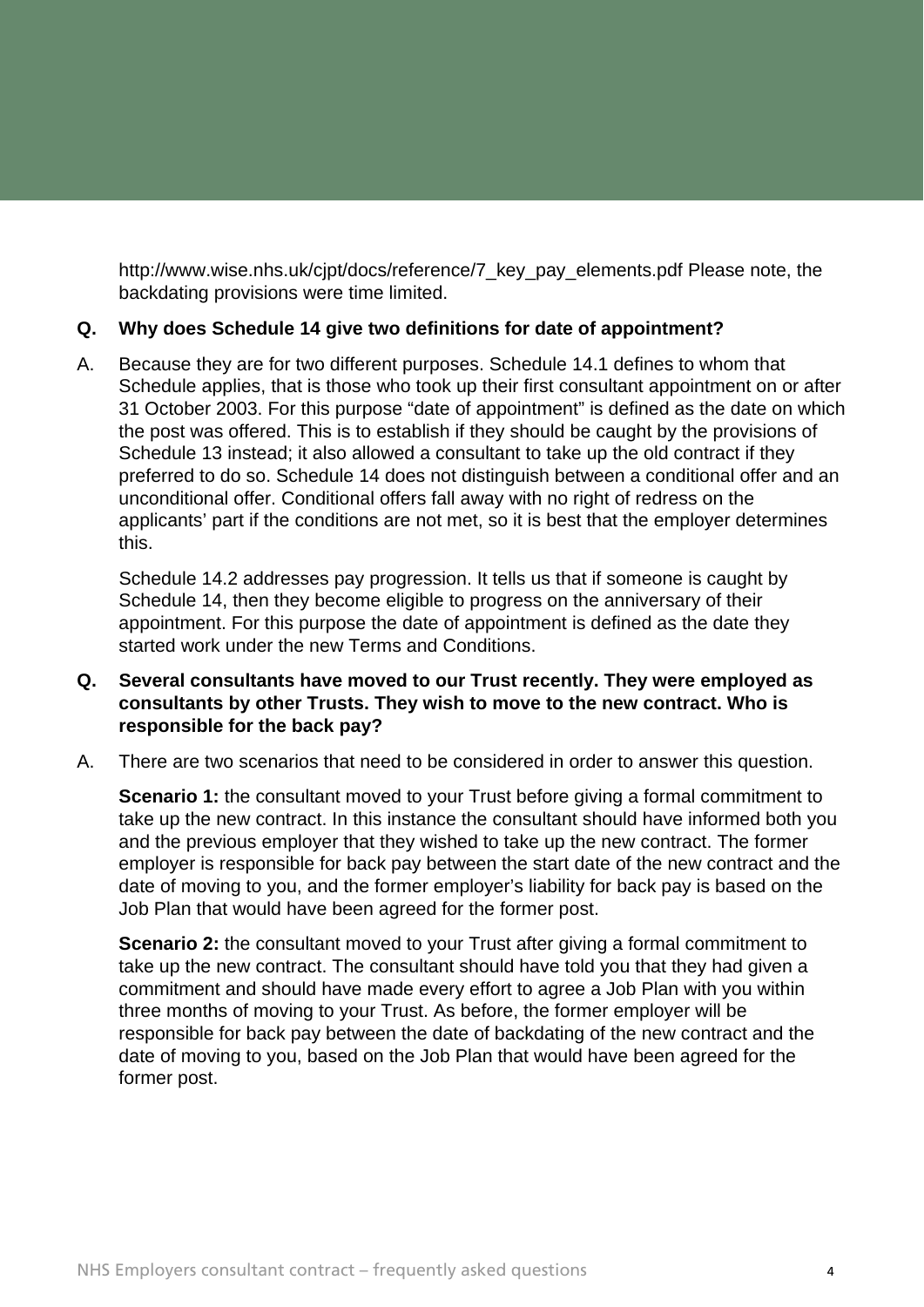# <span id="page-4-0"></span>**Q. Does back pay include the On Call Availability Supplement?**

A. Not always (although generally it will). Where there has been a significant change in on call arrangements (e.g. the consultant was not undertaking any previously) the backdating of any On Call Availability Supplement will reflect the actual working arrangements over the relevant period of time.

#### **Q. Were part time consultants eligible for back pay?**

A. Yes, the backdating provisions applied in just the same way as to full time consultants.

# Clinical excellence awards (CEAs)

#### **Q. Can a consultant in receipt of a DA or DPs apply for a CEA?**

A. Yes. Consultants in receipt of a DA or DPs will keep them, subject to existing review provisions, and can apply for awards under the new scheme in the normal way. The award of a CEA would subsume the value of any DPs or DAs held by the consultant. Please see the guidance to the new scheme, which can be found at [www.doh.gov.uk/accea.](http://www.doh.gov.uk/accea)

## **Q. Are the costs of CEAs fully funded through the consultant contract?**

A. The funding for the Clinical Excellence Awards scheme is completely separate from the 2003 contract. The same level of funding for CEAs has been made available as would have been provided for new DPs and DAs under the pre existing reward systems.

# Directors of public health (DsPH)

## **Q. Does the 2003 contract apply to Directors of Public Health?**

A. Yes, it is available to Directors of Public Health and other consultants in public health.

## **Q. Are Directors of Public Health still paid a DPH supplement?**

A. Yes. See Schedule 16 of the Terms and Conditions.

## **Q. Is there any guidance on job planning specifically for Directors of Public Health?**

A. Yes, see the step by step guide for consultants for whom a significant part of their Job Plan will be annualised, and this includes Directors of Public Health at [http://www.wise.nhs.uk/cjpt/docs/reference/ccit\\_annualised\\_job\\_plans.pdf](http://www.wise.nhs.uk/cjpt/docs/reference/ccit_annualised_job_plans.pdf)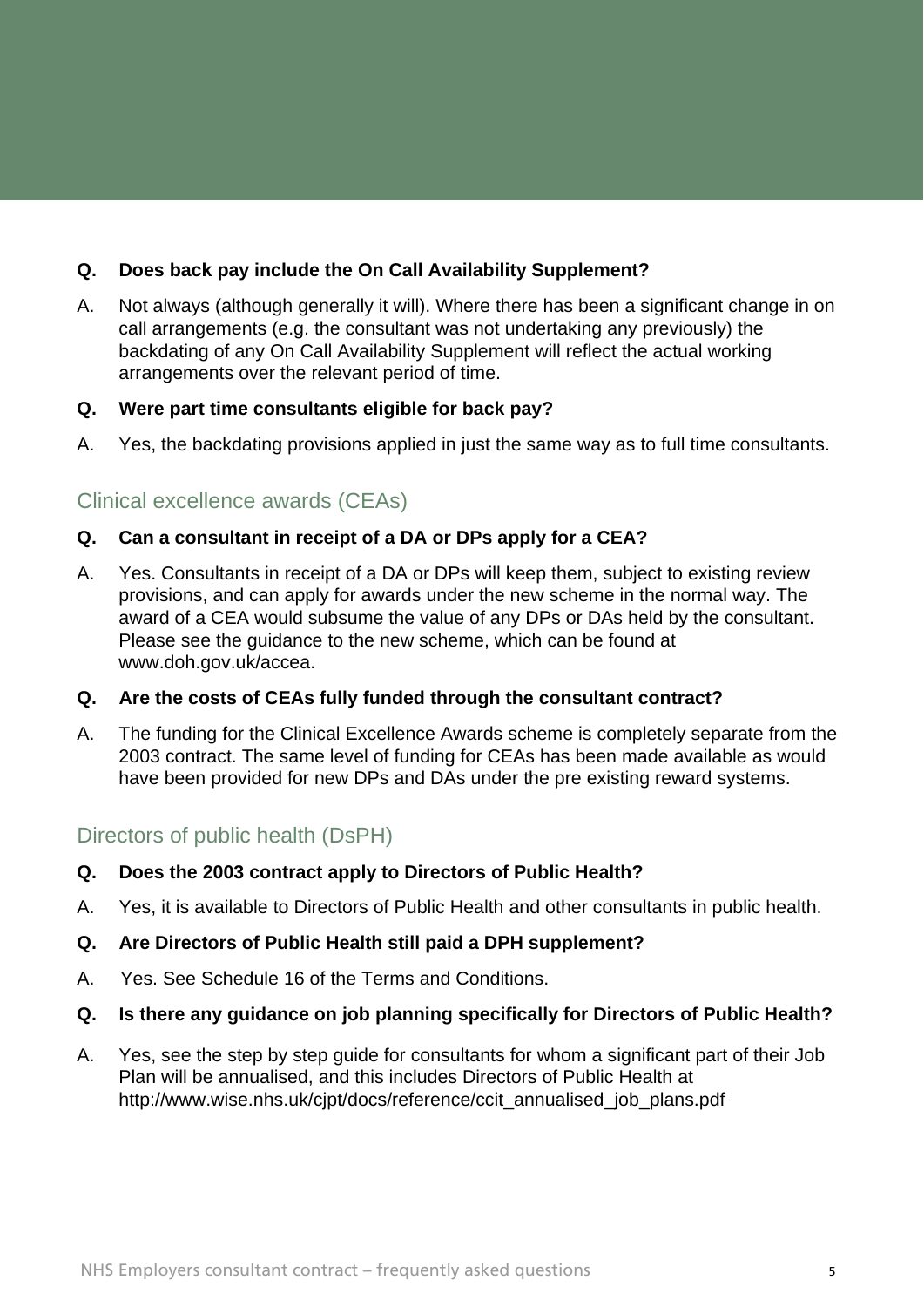# Fee paying services

#### **Q. How are Fee Paying Services incorporated into the 2003 contract?**

- A. Schedules 10 and 11 of the Terms and Conditions cover Fee Paying Services. The general principle is that where the activities have been agreed as a part of the Job Plan and occur within PAs then the consultant will not be paid an additional fee. However, there are circumstances where the consultant can retain the fee, for example where the work is undertaken in the consultant's own time.
- **Q. I undertake family planning work whilst working for the NHS. I have been paid an additional fee for this work in the past. My new Job Plan now includes this work as part of my PAs. I thought I would continue to receive a fee as usual, but my manager tells me fees may no longer be retained and any fees I have been paid since the date I was placed on the new contract may be netted off my back pay. Is my manager correct?**
- A. From the description you give, your manager is correct. Family planning work can, by agreement, reasonably be undertaken during PAs under the 2003 contract (subject to the proviso that a consultant cannot be compelled to do this work, as set out in HC(PC)(76)20). If family planning work is included in PAs, then payment is via the normal salary for contracted PAs. No additional fee will be due to the consultant, unless the employer expressly agrees otherwise.

 The 2003 contract established the general principle that consultants will not be paid twice for the same period of time. Work that is undertaken during PAs will not attract payment or retention of additional fees, unless agreed otherwise by the employer (see below). If a consultant is paid a fee for family planning work, or any other Fee Paying Services that are undertaken during PAs, the default position is that the fee shall be remitted to the employing organisation. Schedule 11 of the Terms and Conditions refers to this.

 However, where the employer agrees that Fee Paying Services, including family planning work, carried out during NHS time cause minimal disruption to NHS work, there is provision in the contract for employing organisations to agree to allow the consultant to retain the fee. Schedule 11.2 refers to this. In the absence of any agreement that the consultant can retain the fee, the fee shall be remitted to the employer.

Consultants can also retain any fee that is paid for Fee Paying Services that are carried out in the consultant's own time, or during annual or unpaid leave.

In respect of the back pay period, those fees already paid for family planning and other Fee Paying Services (domiciliary visits for example) should not be netted off back pay, unless those services are incorporated into the agreed Job Plan that applies during the back pay period. There should also be no netting off from back pay if those Fee Paying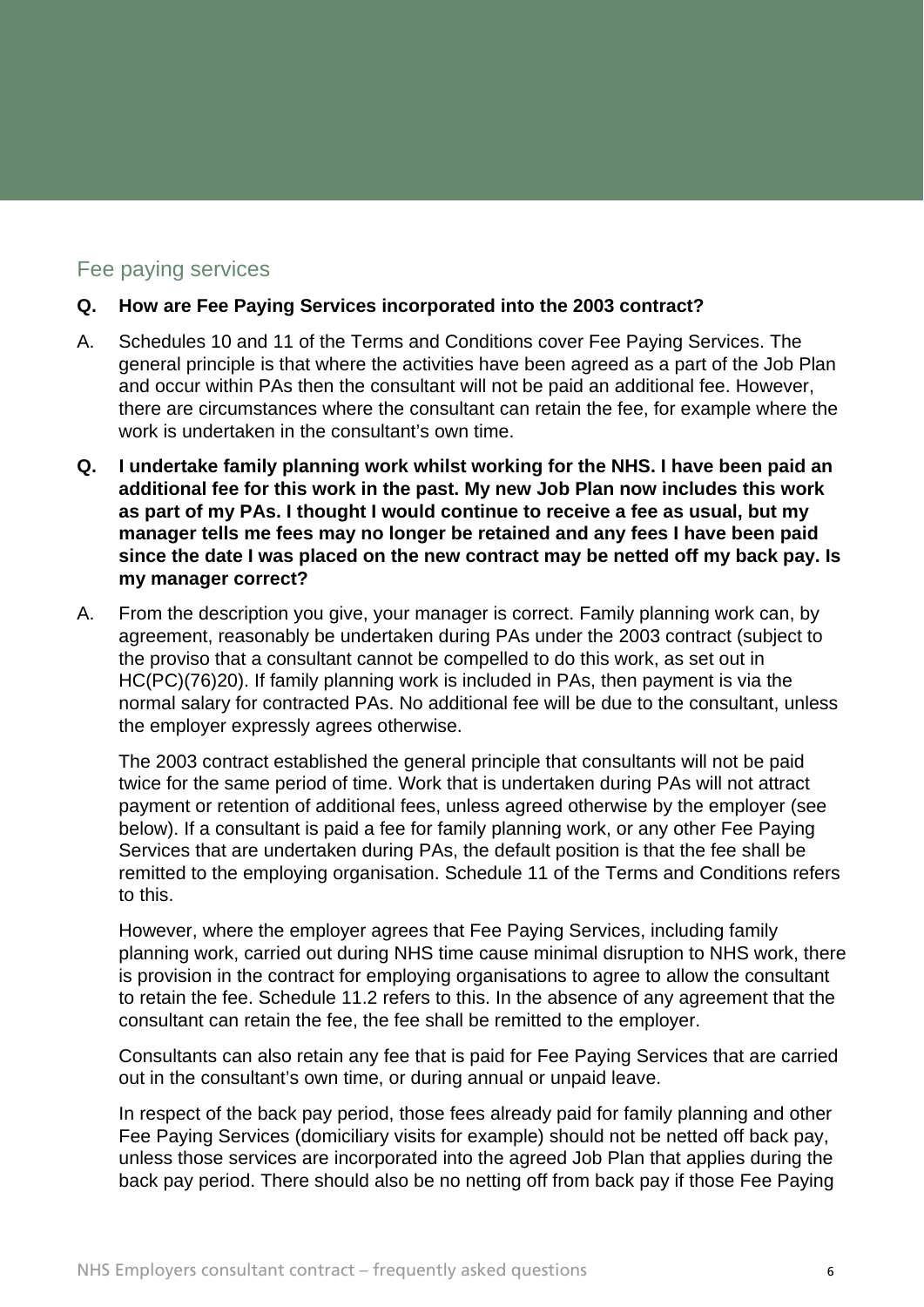<span id="page-6-0"></span>Services were undertaken during a consultants own time or were previously agreed as being minimally disruptive to NHS work.

It continues to be the case that a consultant does not have to agree to undertake family planning work if they have ethical or other objections to doing so. If another member of the surgical team undertakes the work then they remain able to receive the fee as per their Terms and Conditions.

# Job planning

- **Q. Can you direct us to any detailed guidance on how we can refine our approach to job planning?**
- A. Yes. Comprehensive information and guidance may be found in the Job Planning Toolkit and related CD-ROM available free of charge from [http://www.wise.nhs.uk/cmsWISE/Workforce+Themes/Using\\_Task\\_Skills\\_Effectively/wo](http://www.wise.nhs.uk/cmsWISE/Workforce+Themes/Using_Task_Skills_Effectively/workdesignandplanning/consultantjobplanning/toolkit.htm) [rkdesignandplanning/consultantjobplanning/toolkit.htm](http://www.wise.nhs.uk/cmsWISE/Workforce+Themes/Using_Task_Skills_Effectively/workdesignandplanning/consultantjobplanning/toolkit.htm) and from [ma@prolog.uk.com](mailto:ma@prolog.uk.com) (quote reference 265057)

The toolkit comprises -

- a job planning handbook
- a training package
- an evaluation framework and
- a reference manual.

The toolkit is also available in Braille, on audio cassette tape and in large print.

## **Q. How should we apply the 2003 contract to consultants who work in excess of 48 hours?**

A. As consultants are bound by the Working Time Directive they would need to sign a waiver if they are to continue to work more than 48 hours per week. However, you should first ensure that all of the work they do could only be undertaken by a consultant and not by other members of the clinical team, and also examine their workload to see if it can, by agreement, be reduced. Exceptionally, if the hours cannot be reduced or controlled by annualisation, employers may agree additional PAs.

## **Q. Does job planning satisfy WTD compensatory rest requirements?**

A. Job Plans must take account of the European Working Time Directive in terms of total hours worked and patterns of rest. More information on compensatory rest can be found on the DTI website at [www.dti.gov.uk/er/work\\_time\\_regs](http://www.dti.gov.uk/er/work_time_regs).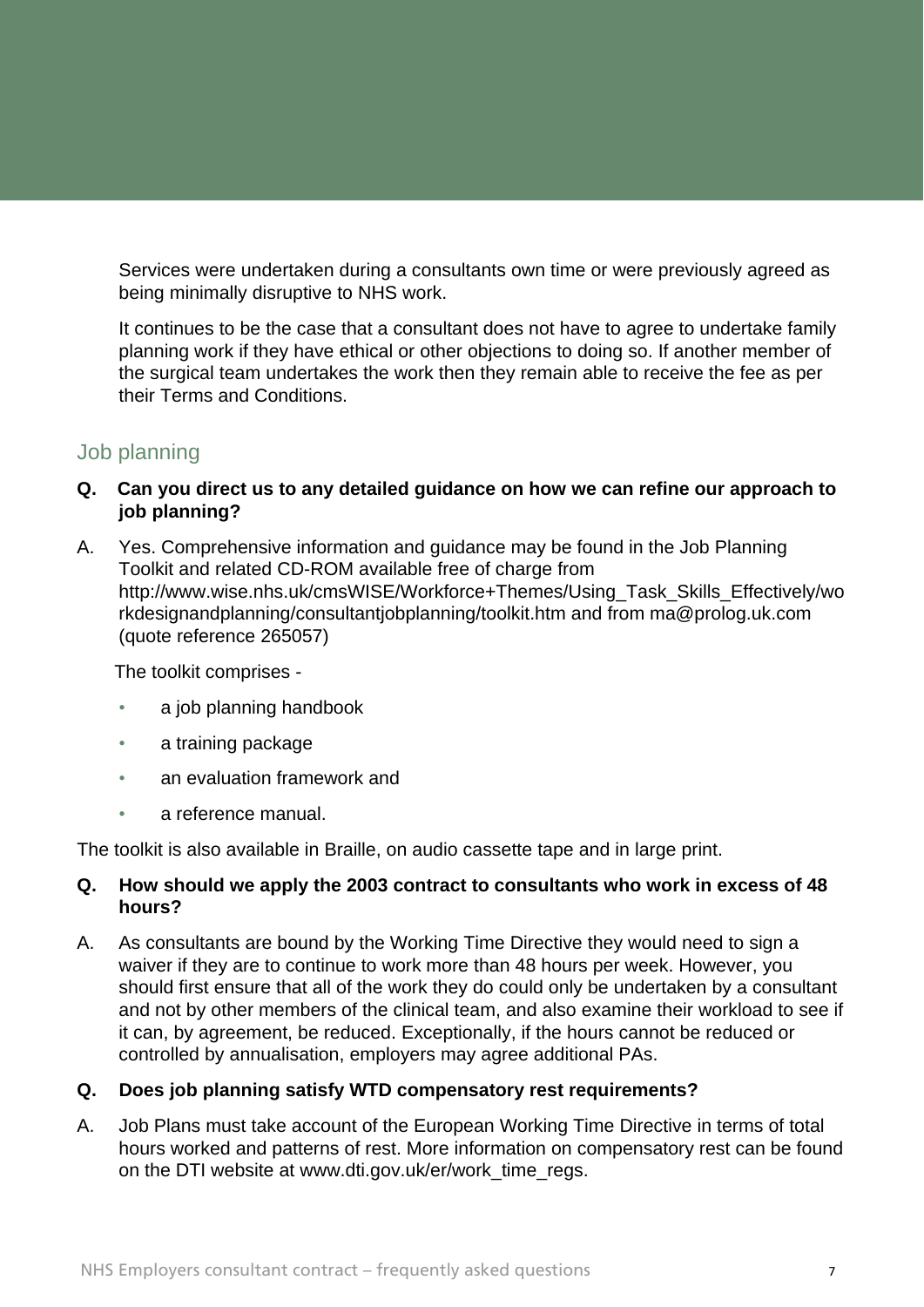#### <span id="page-7-0"></span>**Q. How should study leave be recorded?**

A. This is a matter for local determination but generally it should be recorded in the same way as annual leave.

#### Locums

- **Q. Were locum consultants included in the backdating arrangements for the 2003 contract?**
- A. This depends upon the circumstances, but generally yes. Where a locum gave a formal commitment to the new contract during a period of continuous locum employment, then s/he should have been entitled to back pay. This principle would also apply where a locum moved to another locum post without a break in service. Where a consultant had been working as a locum, but moved to a substantive post s/he should have been entitled to back pay.

#### **Q. Does locum service count towards seniority?**

- A. This is a matter for employers to decide at local level. Our expectation is that it would only count if it was equivalent to a substantive post i.e. the locum had carried out the full range of duties and responsibilities of a consultant. We regard it as very unlikely that a short term locum appointment (i.e. less than three months and probably less than six months) would count. Also it can only count once, so if it has been taken into account when deciding where the consultant starts on the pay spine it cannot count again for seniority.
- **Q. What effect has the 2003 consultant contract had on locum consultants employed directly by Trusts (i.e. not through locum agencies)? Do the Whitley Council rules stipulating that locum consultants would previously be given the mid-grade salary of consultant grade continue to apply?**
- A. Schedule 22.4 of the Terms and Conditions applies. Basically, new locums now start at the first point on the salary scale, subject to the provisions for pay progression, as set out in that Schedule. The previous arrangements no longer apply. Also see the guidance on locum appointments. Both documents are available on our website <http://www.nhsemployers.org/pay-conditions/pay-conditions-348.cfm>
- **Q. In my trust I have noticed that locum consultants are paid on a different pay scale (MC73) to substantively employed consultants. The MC73 pay pathway does not look like either the MC51 or MC72 scales but the figures appear to be drawn from these scales. Why is there a different pay scale for locum consultants?**
- A: When the consultant contract was introduced in 2003 it was agreed that MC51 to MC71 and MC72 00 to 19 should be the designated pay codes for consultants first appointed before 31 October 2003 and on or after 31 October 2003 respectively.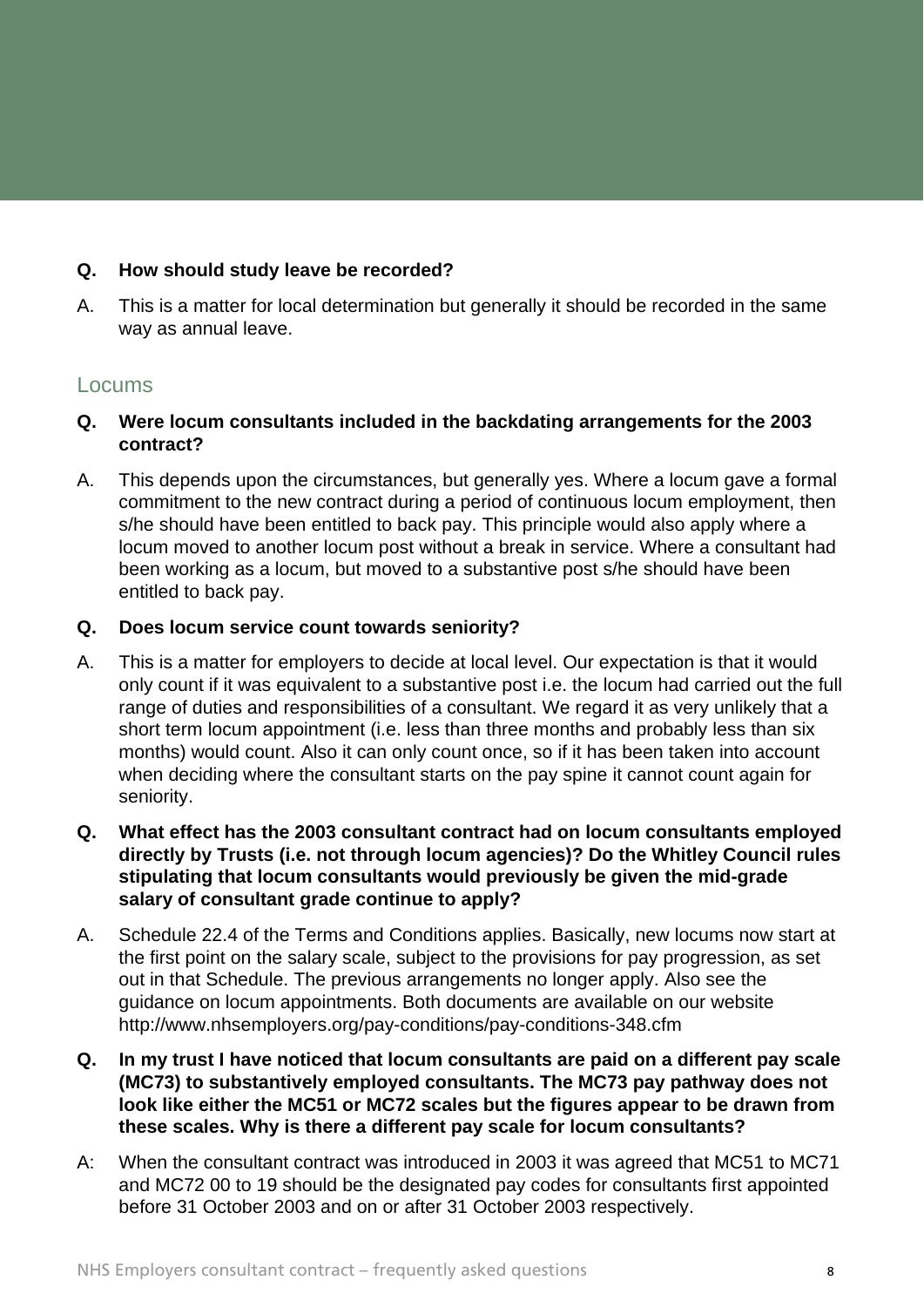Payroll providers also made available the MC73 pay code so that, if they so chose, employers could distinguish by pay code those consultants appointed substantively and those appointed on a locum basis. However, MC73 is not a pay scale like MC51 or MC72, where there is a clear progression path through the thresholds. It is simply a collection of pay values which includes every possible threshold point from both the MC51 and MC72 scales, including transitional points, upon which a locum consultant could be placed.

In response to employer feedback we have included the MC73 pay values in Pay Circular (Medical & Dental) 1/2006.

As locum consultant appointments are not permanent posts and tenure is as agreed on appointment, i.e. for a maximum of six months and then in exceptional circumstances up to twelve months, we would expect a reassessment of basic salary to take place with each new locum appointment. Please see Schedule 22 of the Terms and Conditions for details.

In addition, Schedule 22.7 provides for the recognition of continuous or cumulative locum service for pay progression purposes. When pay progression is awarded, a reassessment of basic salary and subsequent repositioning to a different value on the MC73 pay code will be required. This may occur part way through a locum appointment.

#### **Q: I am still unsure where I should place a locum consultant on the MC73 scale.**

A: To determine where on MC73 a locum consultant should be appointed to, you should work out the appropriate basic salary as provided for by Schedule 22.4 to 22.6 of the Terms and Conditions.

 Broadly, Schedule 22.4 refers to a locum consultant who has not previously held a substantive consultant post i.e. is newly appointed whilst 22.5 refers to those who hold a substantive consultant post, i.e. existing consultants; and 22.6 applies to those who do not currently hold a substantive consultant post e.g. retired consultants.

 Once you have worked out the basic salary, you can then appoint to the correct MC73 pay value.

A couple of examples are outlined below:

#### **Q: A consultant is appointed to their first NHS post with 4 years overseas service, where would they be plotted?**

- A: They would be aligned to MC72:04, but would actually start on MC73:09.
- **Q: A consultant is appointed with existing NHS service of 6 years, where they would be plotted?**
- A: They would be aligned to MC56, but they would be plotted on the locum scale as MC73:08.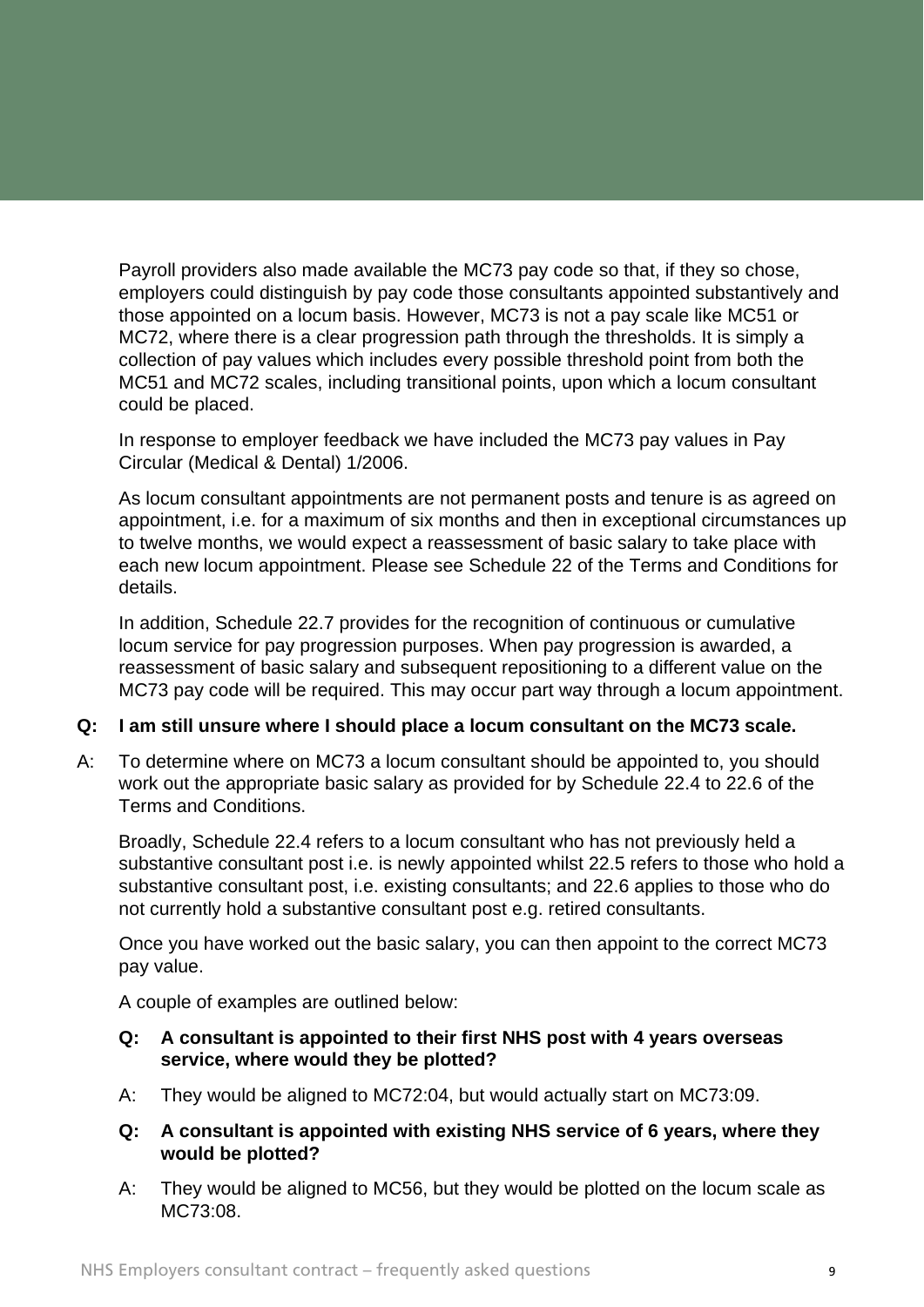# <span id="page-9-0"></span>London weighting

- **Q. Could you clarify the position of the London Weighting Allowance with respect to the 2003 consultant contract?**
- A. The provisions remain unchanged. Schedule 16 of the Terms and Conditions refers to this.

# New appointments

- **Q. Which contract should have been offered to existing consultants (on the old contract) being recruited to another NHS consultant post?**
- A. If the post was advertised before 31 October 2003 then the consultant should have been able to choose which contract to take up. If the vacancy was advertised after this date then only the 2003 consultant contract applied.
- **Q. At which point did NHS organisations start using the 2003 contract for newly appointed consultants?**
- A. From 31 October 2003, Trusts should have advertised all consultant vacancies on the basis of the 2003 contract, and applied only this contract to consultants who take up these posts. Where consultants have taken up posts that were advertised before 31 October 2003 on the basis of the old contract (or any other contract) they should have the opportunity to switch to the 2003 contract, but they will not be required to do so (unless they change employment) if they do not wish.

#### **Q. We employ a consultant under the old contract; s/he has requested a change in their contractual hours. Does this mean s/he should be moved onto the 2003 contract?**

A. No, our view is that a simple change in hours, from full time to part time or vice-versa is an insufficient reason to require a move to the 2003 contract. The consultant may remain on the old contract if s/he wishes, however the 2003 contract should be offered and a Job Plan review will be required.

#### **Q. When advertising for new consultant posts, can I advertise posts with a requirement for more than ten PAs?**

A. We would advise against this. The full time consultant contract is based on ten PAs per week. Consultants can be asked to perform more but have the right not to exceed ten PAs if that is their wish. Advertisements for full time posts should be for ten PAs, but the advertisement could indicate (assuming funding is available) that more could be available if the appointee wished. This would need to be discussed after the post had been filled.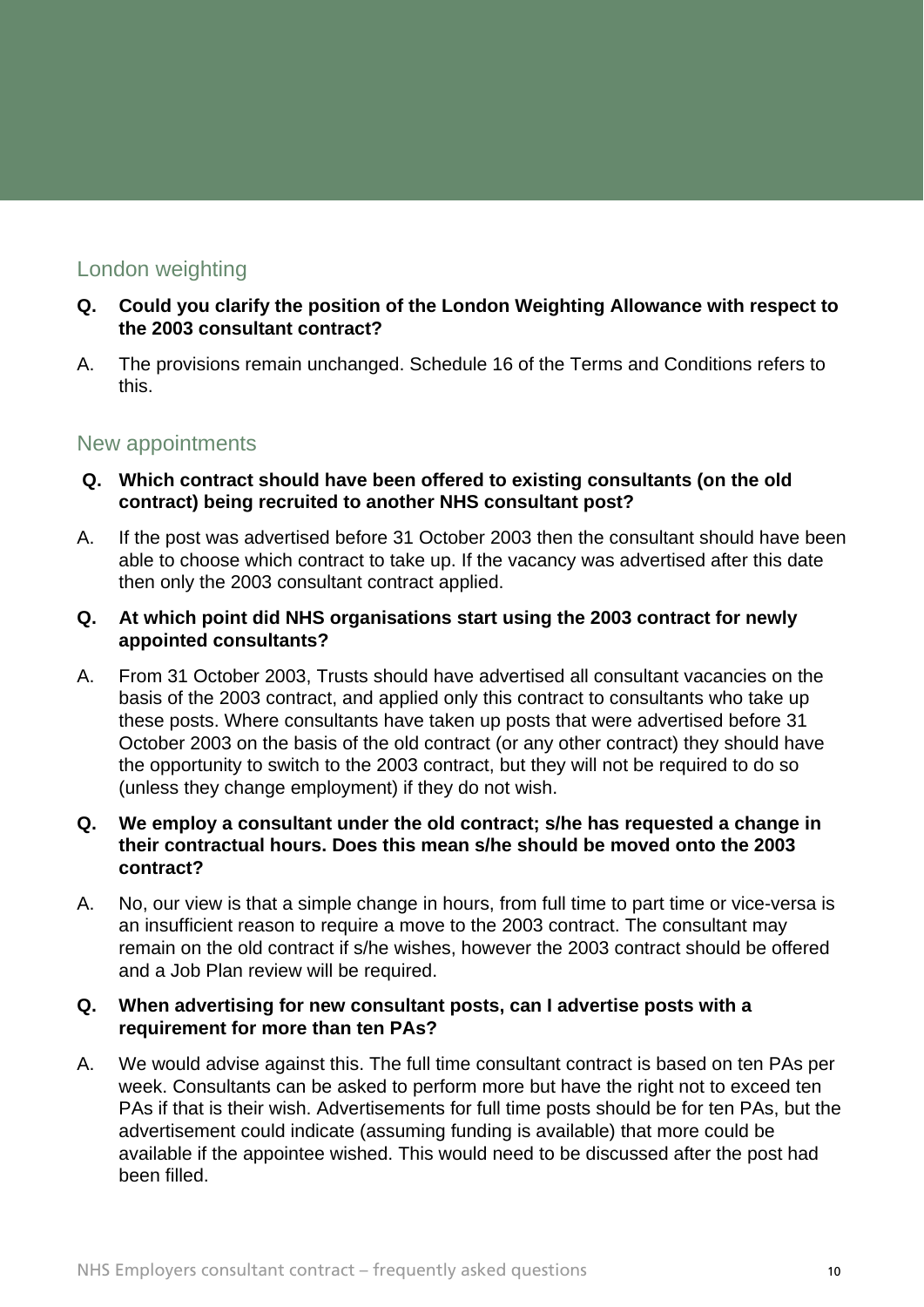- <span id="page-10-0"></span>**Q. We find it difficult to fill certain consultant posts and are considering advertising a post at the top of the scale (as we have done previously). Our finance department tells us we would be wrong to do so. What do you advise?**
- A. The advice from your finance department is correct. For new consultants without approved consultant level experience, the start point is Pay Threshold Level 1. However, the Terms and Conditions do allow for Recruitment and Retention Premia to be paid for hard to fill posts. The provisions for these premia are set out in Schedules 16.12 to 16.14. We would advise you to contact your SHA as many have set out local policies which address the detailed criteria to be met and provide a guide to the local consultation and decision making processes expected.

# On call supplement

#### **Q. How is on call work recognised?**

- A. Predictable on call duties should form part of the working week's PAs. Unpredictable on call work counts towards the number of Direct Clinical Care PAs. This was up to a maximum average of one PA per week until 31 March 2005 and a maximum average of two PAs per week from 1 April 2005. Schedule 5 of the Terms and Conditions refers to this. In exceptional circumstances the employing organisation may agree additional arrangements with the consultant to recognise work in excess of this limit either by additional remuneration or time off. See Schedule 5.2.
- **Q. How should I interpret the words "typically" and "complex" as applied to Category A of the On Call Availability Supplement? I am always ready to return immediately to site when on call, but actually do so only occasionally. When I don't return I often make decisions about which drugs to prescribe. I think both these situations and interventions make me Category A, but my clinical manager tells me I am Category B. Who is correct?**
- A. On the basis of the information you have provided, your clinical manager is correct. The arrangements for On Call Availability Supplements are as set out in Schedule 16 of the Terms and Conditions. The two key words "typically" and "complex" do require particularly careful interpretation.

Please see the full "Guide to determining On Call Availability Supplements", available online at [http://www.wise.nhs.uk/cjpt/docs/reference/CCIT\\_guides/ref\\_guide\\_suppl.pdf](http://www.wise.nhs.uk/cjpt/docs/reference/CCIT_guides/ref_guide_suppl.pdf) for further advice and examples of what may constitute "complex" and "typically".

#### **Q. We have six full time consultants on a rota. Two of them share a rota slot. The work has been assessed as Category A.**

**Under the previous arrangements rota frequency was determined by reference to the number of consultants on the rota. This meant the consultants were on a**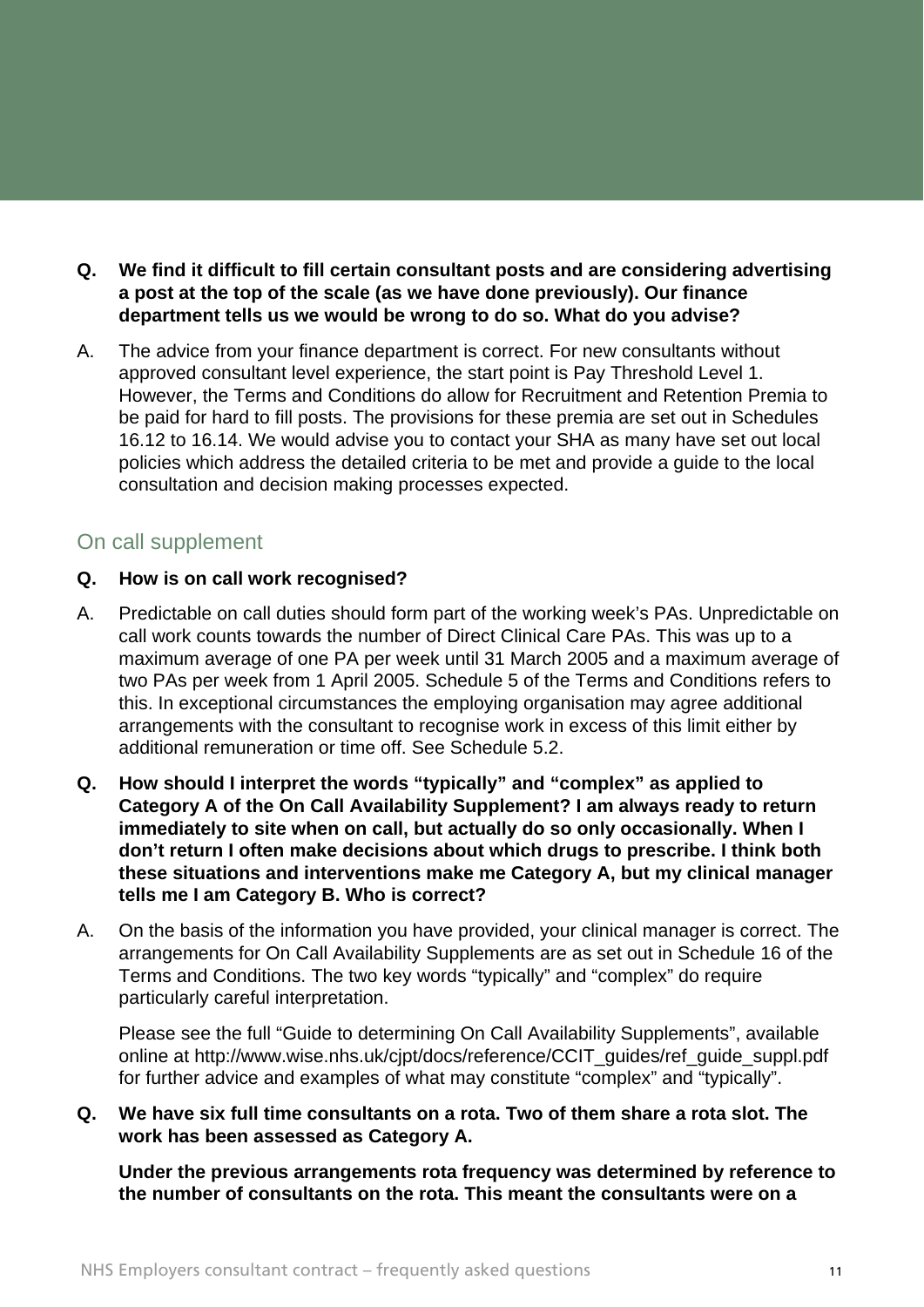**Medium Frequency Band, as the rota fell within a 1 in 5 to a 1 in 8 frequency. All six consultants received 5% OCAS.** 

#### **How will the level of OCAS be calculated under the latest arrangements introduced 2 April 2007?**

A. In the situation you describe, the consultants who make a full time commitment to the rota work a 1 in 5 pattern and so should continue to receive 5% OCAS, as this continues to fall within the Medium Frequency Band. The consultants who make a partial commitment to the rota, working a 1 in 10 pattern, should be on the Low Frequency Band and as a result their OCAS should be 3%.

#### **Q. We implemented the amended provisions and this has meant that two of the consultants on the rota (who make a part time contribution to the rota) have moved from a 5% to a 3% OCAS. Should we protect their OCAS?**

A. No. Schedule 16.4 of the Terms and Conditions states that where there is a change to the consultant's contribution to the rota, or the categorisation of the on call duties, the level of the OCAS will be amended on a prospective basis. Where this results in a reduction in the level of OCAS, there will be no protection arrangements in relation to previous entitlements. The consultant is entitled to challenge any changes to the assessment of on call duties through the Job Planning process.

#### **Q. We employ a part-time consultant who is required to participate in an on-call rota. How do we calculate their on-call availability supplement?**

A. Consultants who are required to participate in an on-call rota shall be paid an on-call availability supplement in addition to their basic salary. The level of the supplement will depend on both the contribution to the on-call rota and the category of the consultant's on-call duties. The availability supplement will be paid at the appropriate rate set out in Table 1 of Schedule 16 of the Terms and Conditions.

For part-time doctors, this shall be calculated as the percentage of their equivalent fulltime basic salary, relevant to their contribution to the on-call rota. Payment will cease when the Consultant ceases to be on an on call rota.

E.g. a consultant working eight PAs and making a 1 in 6 contribution to a rota (at category A) will receive 5% of the full time salary at their pay point. A full time consultant on the same rota making only a 1 in 12 contribution to an on call rota (at category A) would receive 3% of the full time salary at their pay point.

#### **Q. What do we do if a consultant wishes to vary their contribution to the rota?**

A. If it has been agreed that the consultants' commitment to a rota can change, then you should reassess the level of OCAS for all consultants on that rota, in case movement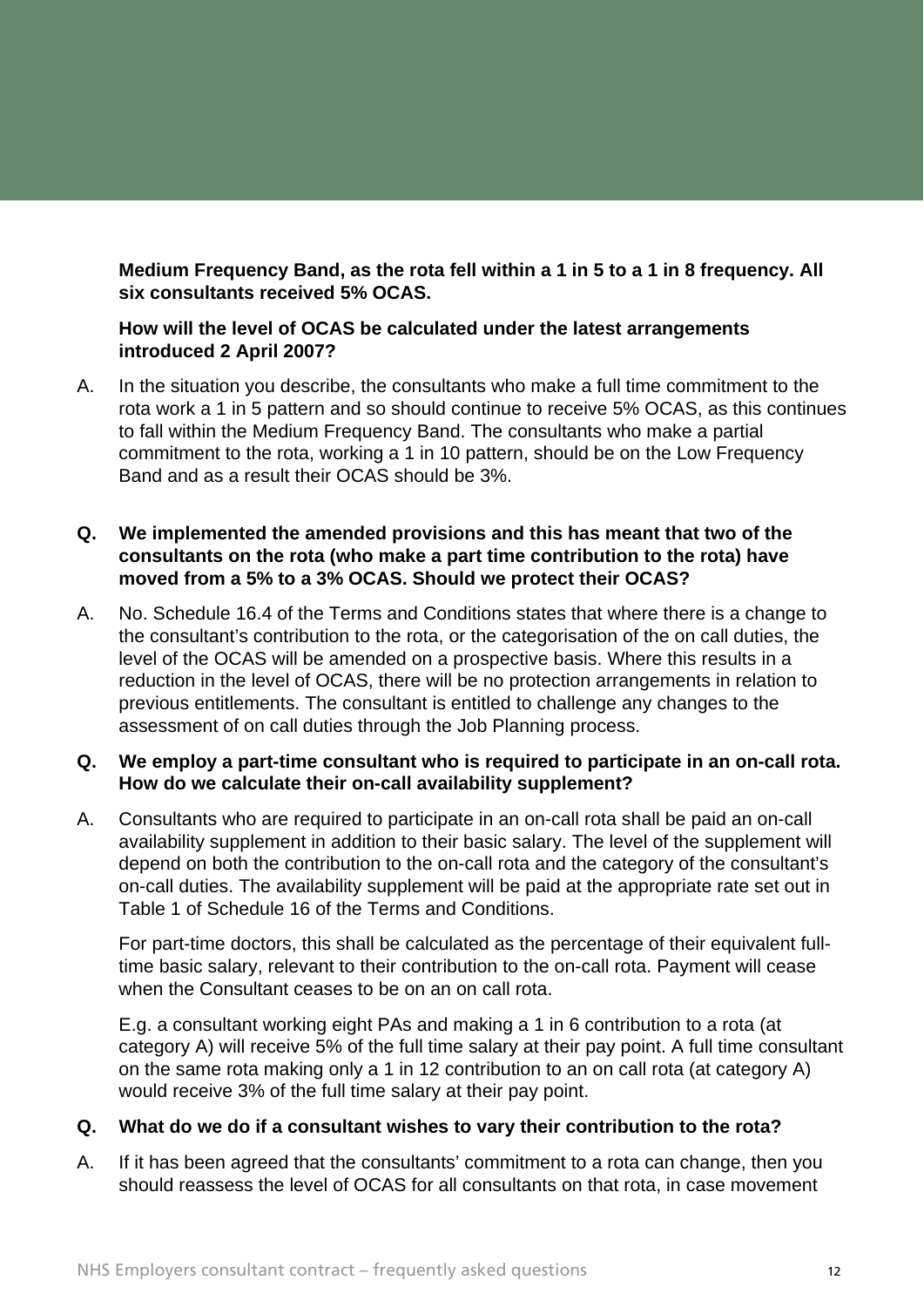<span id="page-12-0"></span>between the frequency bands has occurred. The level of the OCAS should then be amended on a prospective basis.

# Payment for programmed activities

#### **Q. Should fractions of a PA be included in Job Plans and paid as part PAs?**

A. The 2003 contract is not hours based, but structured around ten Programmed Activities (PAs) each with a timetable value of four hours. PAs can be divided into half units, for example, and the number can vary (by agreement) week by week to reflect service needs. This does not mean that each week must necessarily contain the same number of PAs, but the average number of PAs per week over the year should be a whole number.

 Such flexibility means it is not our expectation that PAs will commonly need to be contracted for and paid in half units, but that they may, by agreement, be worked in half units or any other fraction. This is however ultimately a matter for local discretion. The new Job Plan should not simply be based on a retrospective exercise to count the hours currently worked, but on a prospective assessment of the duties that, it is jointly agreed, will be carried out under the 2003 contract.

#### **Q. What are the applicable terms if a consultant wishes to undertake private practice?**

- A. All consultants, including those who work part time, will, if they wish to remain eligible for pay progression, be expected to offer no more than one PA per week of spare professional capacity to the NHS before undertaking other paid clinical work. This Additional PA will be paid at the appropriate rate. A full time consultant with a Job Plan for eleven or more PAs would not be expected to offer any additional work on top of this. Schedule 6 of the Terms and Conditions refers to this.
- **Q. My employer informed me that I was not entitled to pay protection on my transfer to the 2003 consultant contract. They had calculated that my twelve PA salary plus On Call Availability Supplement was greater than my previous full time salary plus intensity supplement. However, I do not think that my two Additional PAs should be included in the calculation. If they were removed from the calculation, I would be entitled to pay protection. Who is correct?**
- A. The content of your message suggests that you are correct. The Terms and Conditions, Schedule 13.11 states that it is the total of basic pay plus any On Call Availability Supplement that is compared to previous basic pay plus any Intensity Supplement. Therefore, extra and Additional PAs should not be included in the calculation. For a full time consultant, basic pay under this Schedule equates to ten PAs.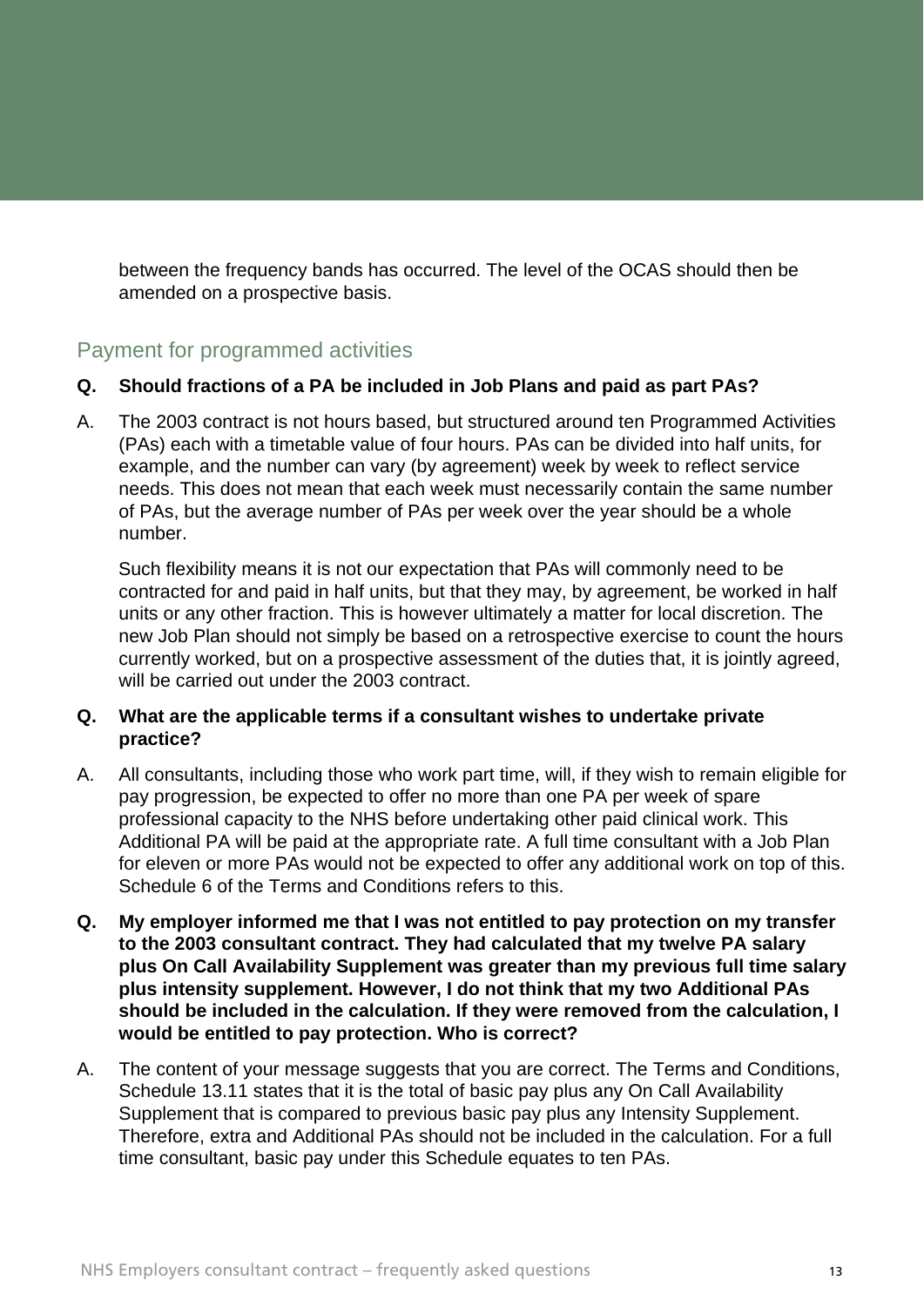# <span id="page-13-0"></span>Annual leave and study leave

#### **Q. Could you explain the annual leave entitlement especially for consultants with seven years completed service?**

A. This is as set out in the Terms and Conditions, Schedule 18.1 – 18.3. Those who have completed less than seven years service as a consultant are entitled to six weeks annual leave. From 1 April 2005, those with seven or more complete years' service as a consultant were entitled to six weeks plus two days annual leave. So, from 1 April 2005 all consultants appointed on or before 1 April 1998 should receive six weeks plus two days annual leave. However, the leave year is calculated from the anniversary of appointment. Thus, consultants who attain seven years service or more in a leave year starting after 1 April 2005 onwards receive the six weeks plus two days entitlement from the start of that leave year.

Transitional arrangements applied for leave years commencing between 1 April 2004 and 31 March 2005. As an example, take a consultant appointed on 1 August 1990. Their entitlement to annual leave was:

- Six weeks for the leave year 1 August 2003 31 July 2004
- Six weeks plus one day for the leave year 1 August 2004 31 July 2005
- Six weeks plus two days from the leave year which commenced on 1 August 2005.

For part time consultants the entitlement to annual leave is pro rata.

## Bank and public holiday working

#### **Q. How should we pay our consultants who work on public holidays?**

A. The definitions set out in the preface to the Terms and Conditions state that work on a public holiday counts as work in Premium Time. This affirms that such work counts the same as that undertaken on a weekend, or outside of 7am to 7pm Monday to Friday.

 Schedule 7 of the Terms and Conditions sets out the compensation arrangements for scheduled and unpredictable work undertaken during such time (see 7.2 in particular). This draws no distinction between the reward for Public Holidays and the reward for other periods or days that meet the definition of Premium Time.

#### **Q. Are consultants obliged to work on public holidays?**

A. Many consultants will work, by agreement, on public holidays in order to undertake routine or emergency work. We would expect such arrangements to form a normal part of Job Plans.

The definitions set out in the preface to the Terms and Conditions state that work on a public holiday counts as work in Premium Time. This affirms that such work counts the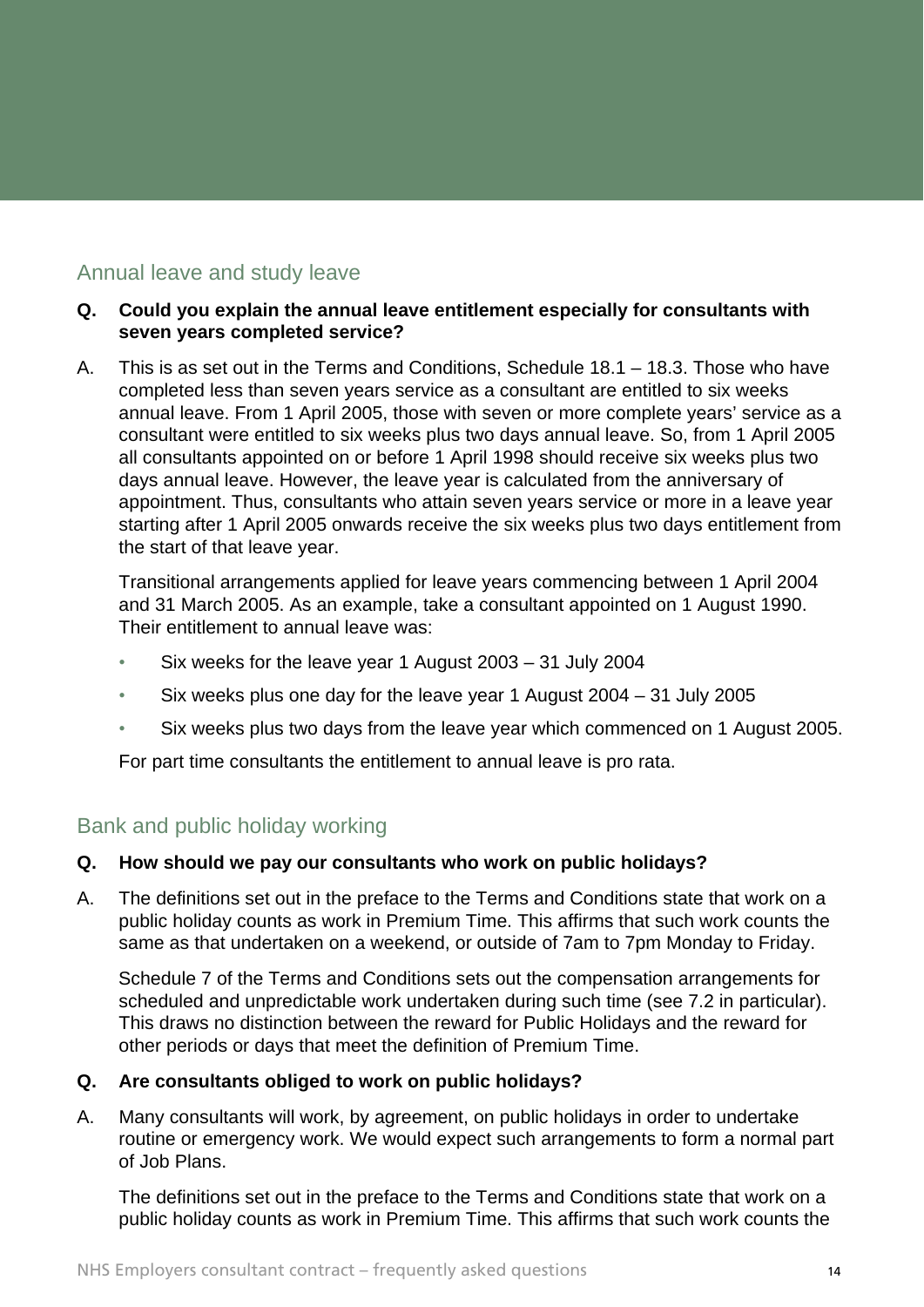<span id="page-14-0"></span>same as that undertaken on a weekend or outside of 7am to 7pm Monday to Friday. Clause 7.1 of the contract states that non emergency work will not be scheduled in Premium Time without agreement.

# Clinical academics

- **Q. Should the NHS or University employer pay for any additional PAs worked by clinical academics?**
- A. This is a matter to be decided by the employers themselves. Either, or neither, or both the NHS or University employers can offer one or two additional PAs (over and above the ten that make up a full time contract in any numerical combination).

The arrangements are intended to be flexible and payment should be made by the employer choosing prospectively to buy the additional activity. When preparing integrated Job Plans, employers and consultants have a high degree of flexibility in the choice of arrangements. The emphasis is on joint planning of service and educational interests, in keeping with the principles outlined in the Follett Report.

# Cover for colleagues absent through sick**ness**

**Q. Before the introduction of the 2003 contract, consultants in our Trust would normally automatically cover for a colleague's absence through sickness.** 

**Some of those who have taken up the 2003 contract are now questioning whether they have any obligation to continue to work in this way. There is acceptance of the need to cover the emergency aspect of work long enough for the Trust to employ a locum (perhaps 48 hours), but beyond this some are of the view that these additional duties are not part of a consultant's contracted work and should be separately remunerated. As the work covered is not specified in their agreed Job Plans, these consultants are now asking for payment at an enhanced additional rate, equivalent to agency locum rates of pay. How should we deal with the requests for additional payment?** 

A. Schedule 2.3 of the Terms and Conditions contains a specific obligation that consultants are expected "…in the normal run of their duties to deputise for absent consultant or Associate Specialist colleagues so far as is practicable, even if on occasions this would involve interchange of staff within the same employing organisation. This does not include deputising where Associate Specialists are on a rota with doctors in training."

 This is not a new requirement. It is expressed in almost identical terms to the obligation that arises from paragraph 106 of the 'old' contract Terms and Conditions. There is, therefore, a continuing general obligation to provide cover where practicable.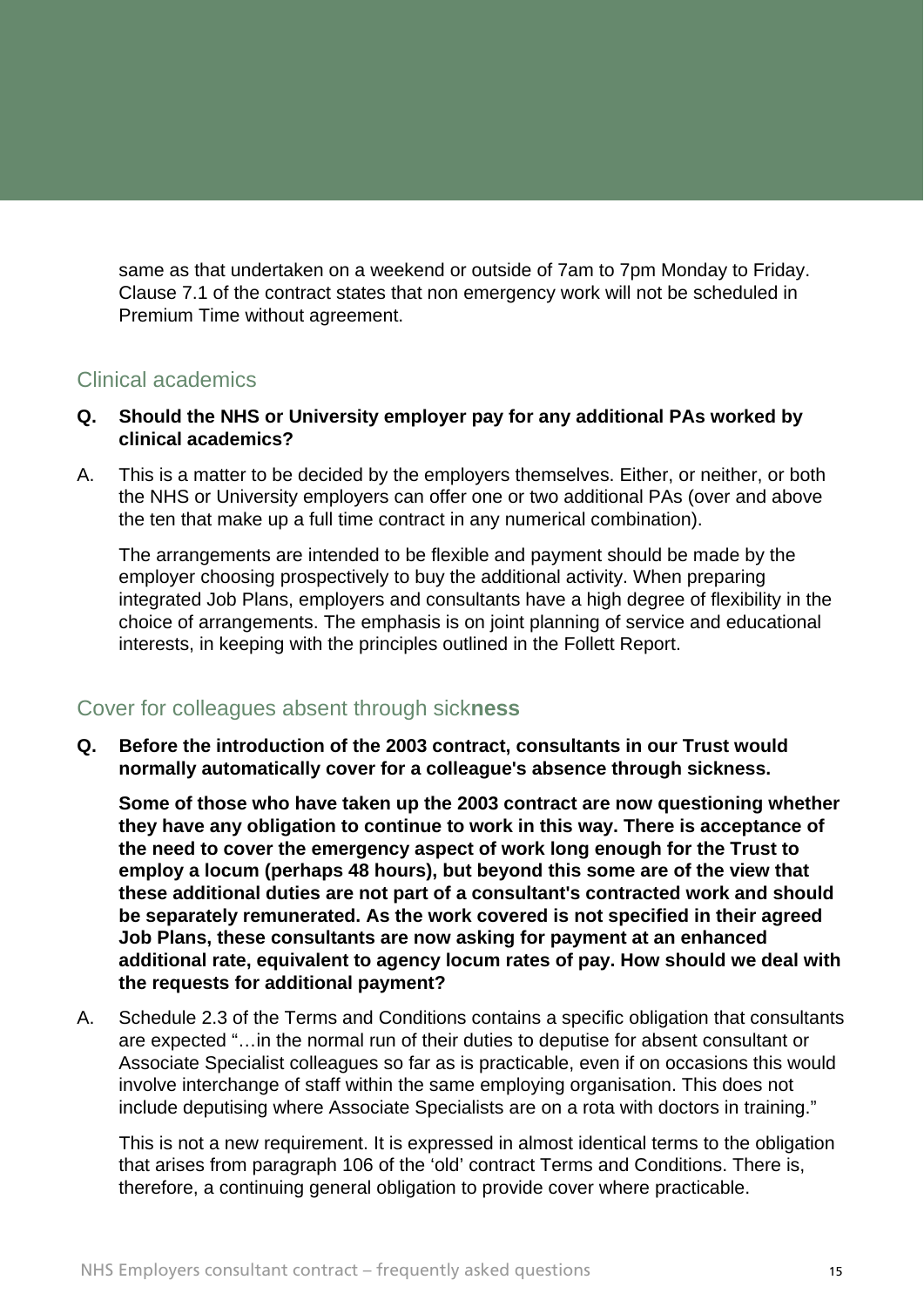Some Trusts have put in place a policy to cover this matter, an approach we would endorse. In the absence of such a policy we would offer the following guidance.

Employers and consultants are encouraged to come to agreement locally on what is deemed to be practicable, what the proposed cover entails and establish that the work is of a suitable nature to be covered by the consultant. In establishing suitability, due regard must be given to a doctor's duty to recognise and work within the limits of their professional competence. It may be necessary to agree re-arranged duties for one or more consultants in the short term in order to provide adequate cover.

In terms of remuneration, obviously it is not possible to schedule PAs for unexpected absences into a prospective Job Plan. There are a number of ways of addressing the issue of compensation for additional work. The 2003 contract is sufficiently flexible that the length of the working day (or week) is not expected to be the same week in, week out. It may be possible to re-arrange, by agreement, duties flexibly so that a consultant providing additional cover for an absent colleague can take time off in lieu later.

Duties may be rearranged temporarily so that, for example, extra Direct Clinical Care PAs are worked to cover the absence, with Supporting Professional Activities PAs time shifted to be taken at a later, more convenient date perhaps in lieu of Direct Clinical Care PAs at that time. Alternatively, or in addition, thought may be given to a temporary reallocation of specified responsibilities (with enhanced supervision as necessary) to an Associate Specialist or specialist registrar.

In the longer term, the question of additional remuneration may arise, including in respect of the On Call Availability Supplement (if the rota frequency has increased) and PAs for on call work undertaken. These may need to be re-calculated. The formula for calculation and payment is that contained within the Terms and Conditions. Schedule 16.4 of the Terms and Conditions anticipates changes in rota frequency, which may require a change in On Call Availability Supplement. Schedule 5 deals with recognition for work arising from on call duties, while Schedule 13 deals with payment for Additional PAs.

In summary, cover for an unexpected absence is not 'extra-contractual', but is a contractual obligation for consultants, whether on the 'old' contract or the 2003 contract. The practicability of providing such cover should be determined locally by agreement. Compensation for the additional work should be in accordance with the applicable contract.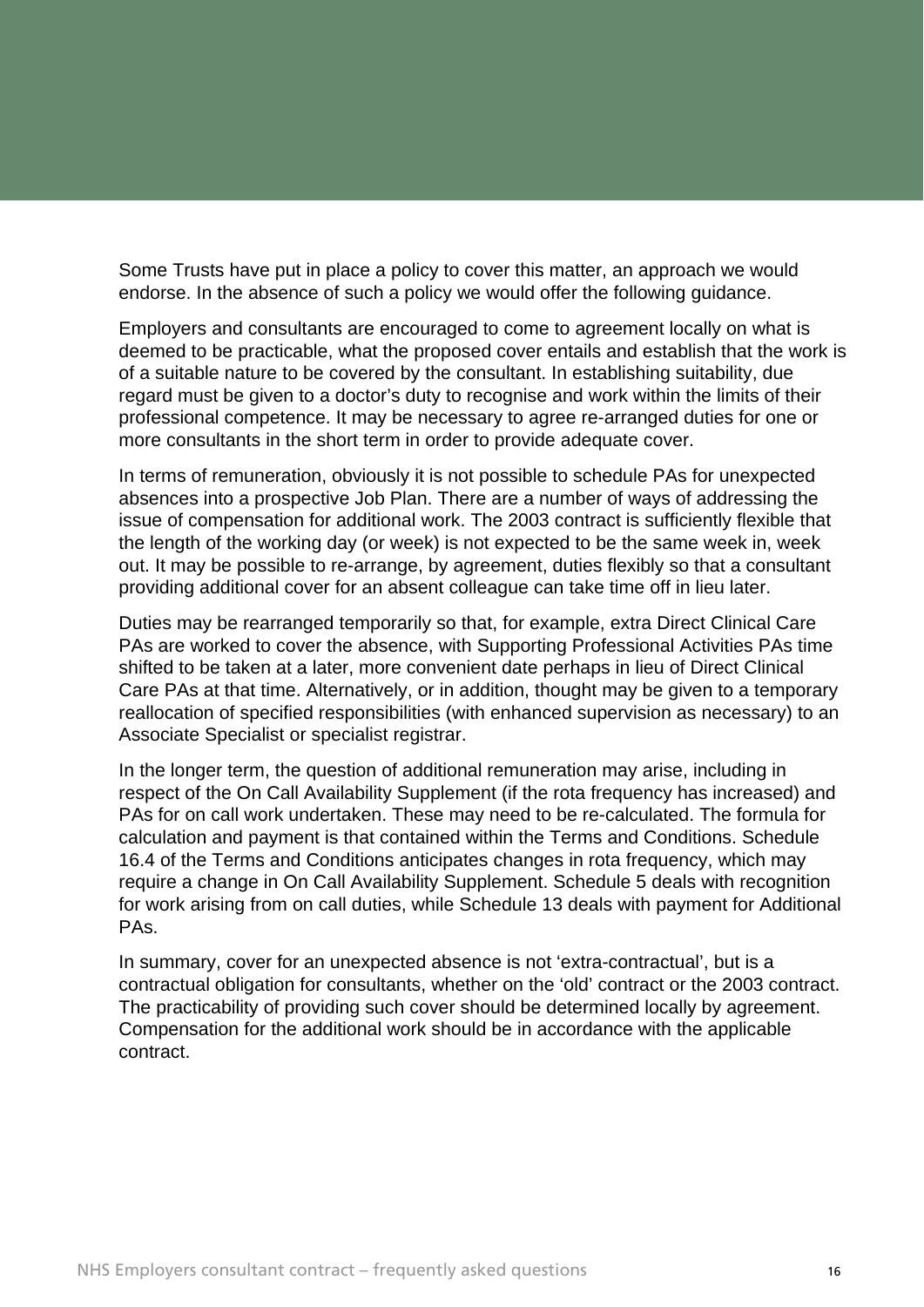# <span id="page-16-0"></span>Part time consultants

#### **Q. How should PAs for part time consultants who wish to transfer to the 2003 contract be calculated?**

- A. Part time consultants can choose to take up the contract on the number of PAs nearest to their hours or work, or the same number of PAs as the existing number of Notional Half Days. Please see the guidance on part time and flexible working at <http://www.nhsemployers.org/pay-conditions/pay-conditions-348.cfm>
- **Q. Our consultants tell me that the 2003 contract appears to have halved the current time allocated for professional and study leave from ten days for each (i.e. twenty days in total) per year, to ten in total for both. This is despite the fact that the new contract places much emphasis on CPD, appraisal etc. Are they correct?**
- A. No, from what you have said, they are wrong. The "old" and 2003 contracts have almost identical conditions attached to professional and study leave. Comparison of paragraphs 250 to 254 of the "old" Terms and Conditions, with Schedule 18.9 to 18.16 of the 2003 Terms and Conditions, shows little difference. Both set out a recommended standard for professional or study leave of up to a maximum of thirty days in three years, whilst additional periods of such leave may be granted at the discretion of the employer. Note also that PAs for Supporting Professional Activities, which comprise activities that underpin Direct Clinical Care, may include participation in training, CPD and appraisal. See the definitions in the Terms and Conditions for full details.

#### **Q. Should study leave be counted as part of a PA?**

A. Study leave is not intended to form part of the content of PAs allocated to Supporting Professional Activities.

# Payment for additional programmed activities

- **Q. How do I calculate the value of an Additional Programmed Activity (APA)? As I see it different consultants will receive different levels of remuneration for an APA.**
- A. It is the case that levels of remuneration will vary. Schedules 13.10 and 14.7 of the Terms and Conditions describe how to calculate the value of an Additional Programmed Activity. This is variable depending on (1) the pay threshold and (2) whether or not the consultant holds Discretionary Points or a Distinction Award or a Clinical Excellence Award.

To calculate the value of one Additional PA per week: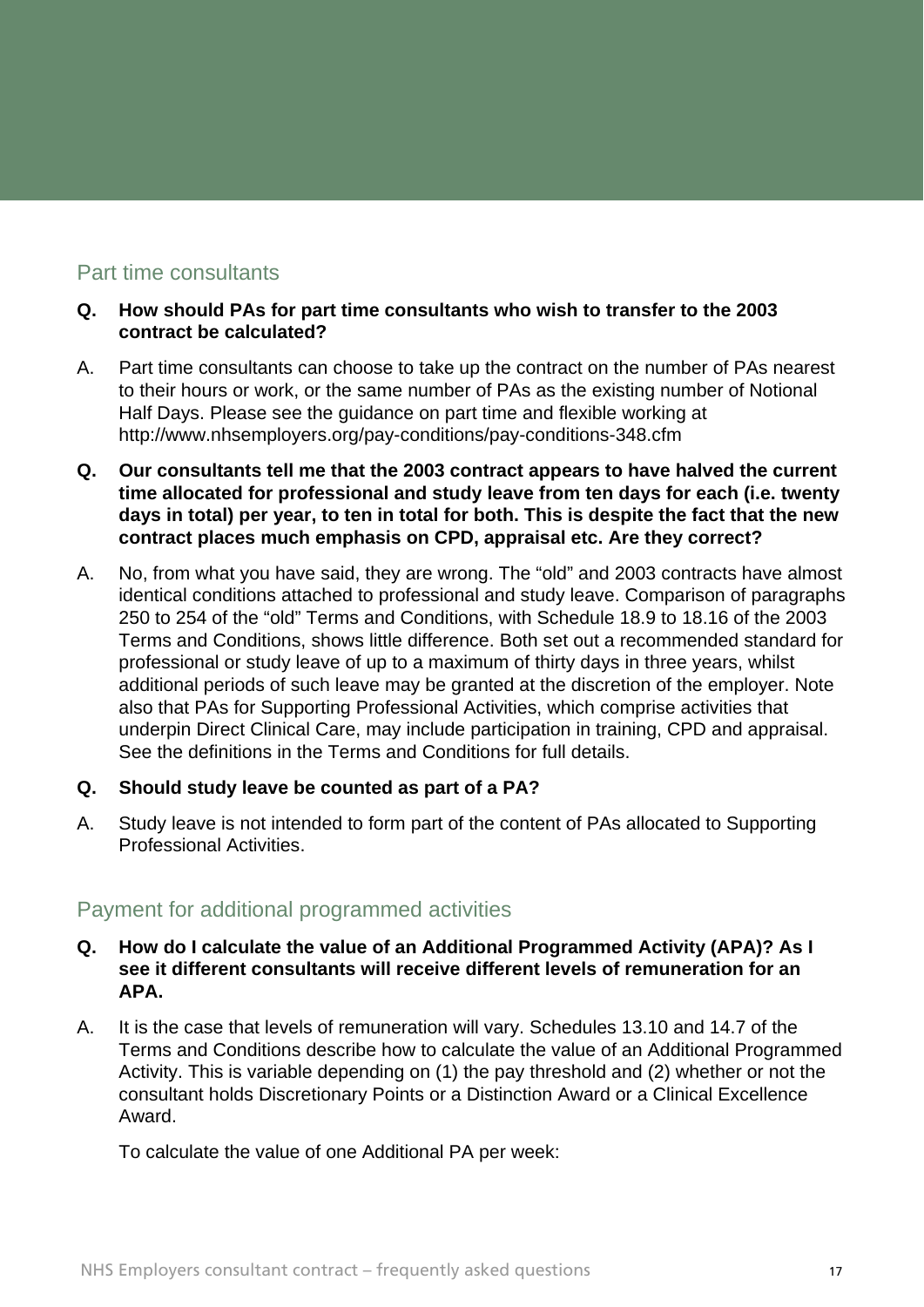<span id="page-17-0"></span>Take the value of the basic full time pay threshold point (or in some instances the value of the assimilation point). No other payments should be added. Divide this payment by 10. This provides **figure "A".**

If the consultant has DPs or DAs or CEAs perform the following calculation to calculate **figure "B"**:

DPs: Divide the annual value of the DPs by  $10 = "B"$ 

DA: Divide the value of 8 DPs by  $10 = "B"$ 

CEA: If level 1-9, divide the value by  $10 = "B"$ 

If level 10-12, divide the value of level 9 by  $10 = "B"$ 

**Outcome:** the annual value of 1 APA for that consultant = "A" + "B"

# Payment for additional responsibilities and extra contractual duties

- **Q. Under the old contract we paid two extra sessions to reflect the additional responsibilities of medical director/clinical director/clinical tutor roles, how can we reward these activities under the 2003 contract?**
- A. Trusts are able to make additional payments in respect of these roles see Schedule 16.16 of the Terms and Conditions.
- **Q. A consultant who has now decided to move to the 2003 contract is currently contracted for a Temporary Additional Notional Half Day a week to undertake extra contractual duties as a local postgraduate tutor. If this were continued as one PA under the 2003 contract would it also count as the extra PA offered to allow private practice whilst retaining eligibility for pay progression?**
- A. Activity as a postgraduate tutor comes under the definition of Additional NHS Responsibilities and in clause 7.3 of the contract the balance of activities may vary to take account of such a responsibility. However, if assimilated into a ten PAs full time contract, there would be no extra payment. If by agreement these activities were performed as an Additional PA there would be standard rate payment, and the consultant would have fulfilled the private professional services requirements detailed in Schedule 6 of the Terms and Conditions.

# Pensions

**Q. I am an existing Maximum Part Time consultant. If I choose to move to the new consultant contract, how will this affect my pension?**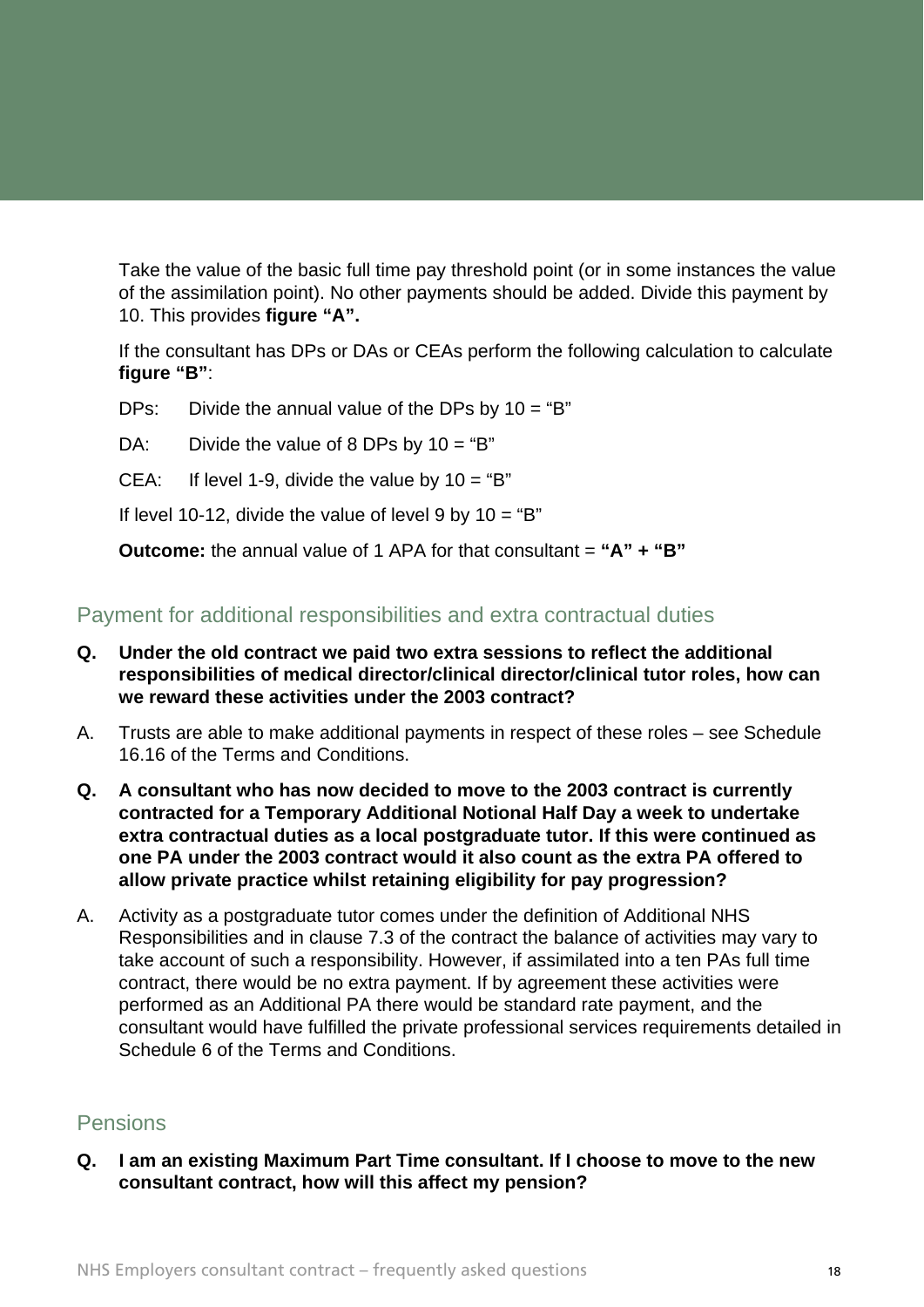A. If you decide to move to the new contract your future pension contributions will be treated as whole time under the NHS Pension Scheme. Your previous credits will remain at 10/11ths. This means that you would receive whole time membership credits for your pension benefits based on whole time pay.

#### **Q. If a part time consultant contracts for Additional PAs are these pensionable?**

A. They may be. Schedule 17.2 lists payments that are pensionable. These include "the consultant's basic salary (up to ten PAs), including pay thresholds". The NHS Pensions Agency has confirmed that PAs worked by part time consultants are pensionable up to a total combined maximum of ten PAs. That is, the total of their basic contracted PAs plus any additional PAs. If that total were to exceed ten, then only the first ten are pensionable.

#### **Q. What is the pensionable earnings cap, when does it apply and what does this mean for those who earn more than the limit under the 2003 contract?**

A. The Finance Act 1989 put a limit on the earnings that can be taken into account for pension purposes. The cap only applies to those who joined a pension scheme, or rejoined a scheme after a break of twelve months or more, on or after 1 June 1989. The earnings cap for the financial year 2005/6 was £105,600.

 If someone joined, or rejoined the NHS Pension Scheme on or after 1 June 1989 they will only pay contributions on their pay up to the earnings cap limit. If their pay at retirement is higher than the earnings cap, then pension benefits will be based on their capped pay.

#### **Q. Will the arrangements regarding the pensionable earnings cap change because of the simplified tax regime for pensions being introduced by HM Revenue and Customs (HMRC) from 6 April 2006 (A-Day)?**

A. NHS Employers is currently leading the development of a new NHS Pension Scheme. Part of this work includes looking with staff representatives at flexibilities available to schemes under the simplified tax regime, including the scope to change limits on contributions, pay and membership. Until the review is complete, existing main scheme rules and limits will continue including the operation of the cap on pensionable earnings. The cap will continue to be updated annually. For the financial year starting 6 April 2006 it is £108,600.

#### **Q Will the new HMRC annual and lifetime limits on tax-free pension savings apply?**

A Yes. From A-Day (6 April 2006) the new HMRC lifetime and annual limits on tax-free pension savings will apply to all members of the NHS Pension Scheme. The limits will take account of all pension savings, not just those from the NHS Pension Scheme and the NHS Money Purchase Additional Voluntary Contributions Schemes.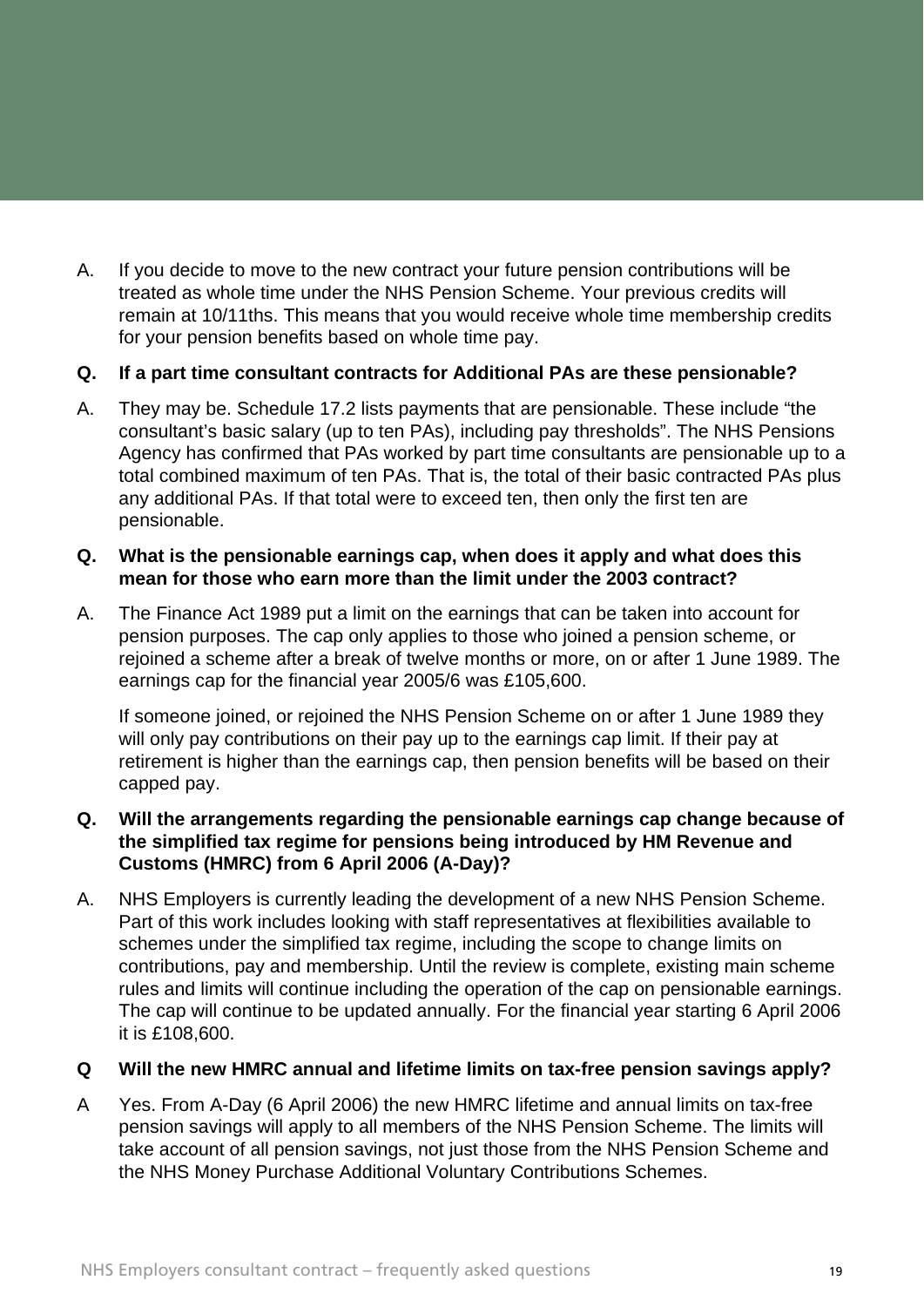#### <span id="page-19-0"></span>**Q Where can I find more information about the new limits?**

A More information can be found on the NHS Pensions Agency website here <http://www.nhspa.gov.uk/LAC/frontdoor.cfm>

#### **Q Where can I find more information about the work to develop a new NHS Pension Scheme?**

More information on the NHS Pension Scheme Review can be found here <http://www.nhsemployers.org/pay-conditions/pension-review.cfm>

# Retirement

- **Q. If a consultant expects to retire at age 65 in February 2007, but his/her salary does not reach the last threshold until April 2008, would s/he have to remain in post until April 2008 to get the maximum pension benefit of the higher level of pay?**
- A. Yes. The rules and requirements of the NHS Pension Scheme are not changed by the 2003 contract.
- **Q. Can a consultant work beyond the age of 65?**
- A. There is nothing in the 2003 contract and Terms and Conditions that relates to retirement age. Consultants can work beyond the age of 65 if they wish.
- **Q. If a long serving consultant on the "old" contract retires and returns to work as a locum, should the previous service be taken into account when calculating seniority?**
- A. Yes. See Schedule 22.6. They should be paid at the point appropriate to their seniority, which may well be towards the top of the pay for those with a long period of NHS service.

# **Seniority**

#### **Q. How is a consultant's seniority calculated?**

A. The full details are set out in the Terms and Conditions which can be found on our website <http://www.nhsemployers.org/pay-conditions/pay-conditions-348.cfm>

 In summary, it's the number of completed whole years worked for the NHS as a consultant (or other employment as specified) plus the position on the "old" salary scale when first appointed. The salary scale in the old contract has 5 points (0 to 04) so the position is the actual salary point plus 1. In addition, approved non-NHS consultant level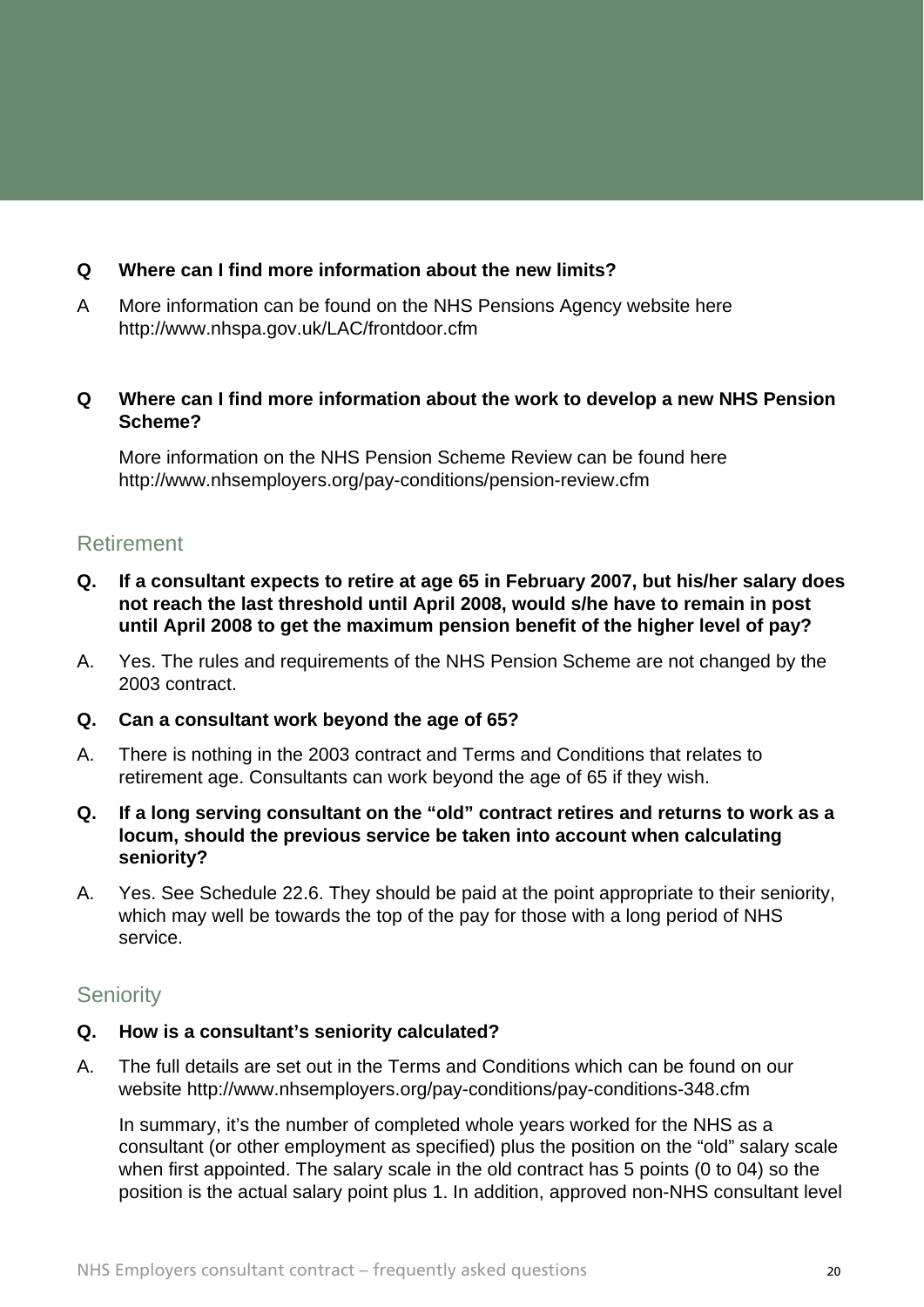experience may be taken into account assuming it has not already been counted in establishing the starting salary point. For example:

Dr A was appointed at salary point 02, i.e. position 3 of the salary scale in September 1998, therefore his seniority at September 2003 is position 3 plus 5 total years as a consultant  $= 8$  years of seniority.

However, if Dr A calculated his seniority from 1 April 2003 it would be position 3 plus 4 completed years as a consultant = 7 years of seniority.

#### **Q. Does previous employment as a Maximum Part Time (MPT) consultant affect the way in which seniority is calculated?**

A. No, the fact that this was employment as a MPT consultant does not affect the method of calculation. Seniority is calculated as set out in the answer to the question above.

#### **Q. Does locum service count towards seniority?**

- A. This is a matter for employers to decide at local level. Our expectation is that it would only count if it was equivalent to a substantive post i.e. the locum had carried out the full range of duties and responsibilities. We regard it as very unlikely that a short term locum (i.e. less than three months and probably less than six months) would count. Also it can only count once, so if it has been taken into account when deciding where the consultant starts on the pay spine it cannot count again for seniority.
- **Q. Do both paid and unpaid leave for maternity or illness count towards the calculation of seniority?**
- A. Yes
- **Q. Does NHS service comprising sabbatical leave count towards the calculation of seniority?**
- A. Yes
- **Q. With regard to flexible training, is there a formula for calculating additional credited seniority, or is it at the discretion of individual Trusts to decide what counts towards seniority?**
- A. No, a formula does not exist. However, Schedule 13.7 and Schedule 14.6 of the Terms and Conditions are clear that employers should credit appropriate additional seniority so as to negate the effects of prolonged training by virtue of a flexible training scheme. For example, if flexible training extended a training programme by three years, then an additional three years seniority would be given to the consultant upon first appointment to the 2003 consultant contract.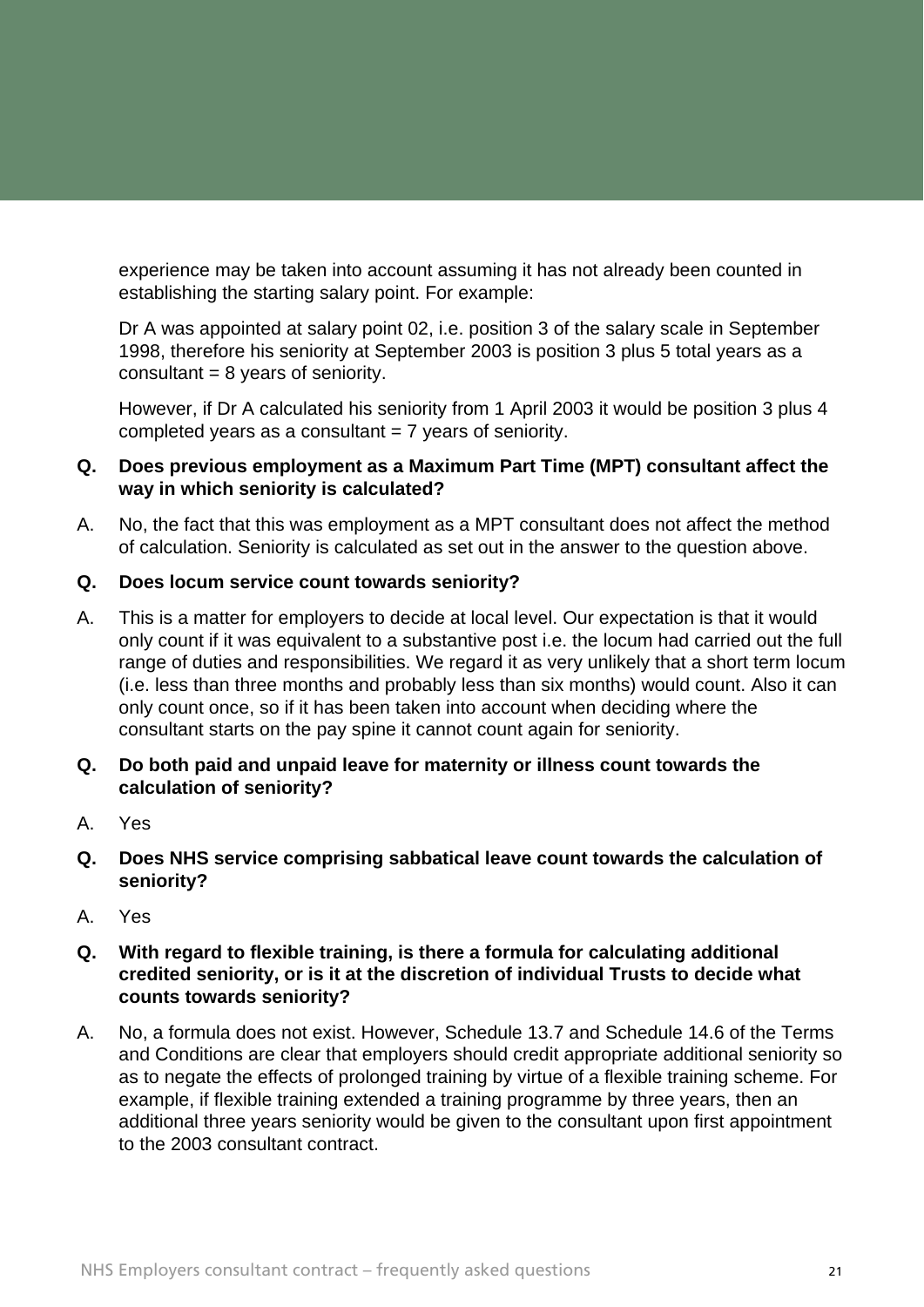# <span id="page-21-0"></span>**Dual qualification**

- **Q. I note the Terms and Conditions provide for additional seniority (in some circumstances) for those who undertook lengthened training because of undergoing dual qualification. I also understand that dual qualification is necessary for some consultant posts (e.g. maxillo-facial surgeons need dental and medical degrees), but is that the same as dual accreditation?**
- A. Schedules 13.7 and 14.6 provide for additional seniority if a consultant's training has been lengthened as a result of undergoing dual qualification, if this would prevent the consultant reaching the pay threshold s/he would have attained had s/he trained on a single qualification basis. This provision and the term "dual qualification" should be interpreted as applying only to those posts that require the holder to possess two undergraduate degrees, as in the maxillo-facial surgeon example.

Dual accreditation is not, therefore, the same as dual qualification. The following list gives illustrative situations or qualifications that are not covered by the definition as set out above, and would not increase seniority:

- dual accreditation for a consultant post
- the possession of MD/PhD/MS
- subspecialty qualifications
- Medical Royal College fellowship/membership
- GP training for subsequent directors of public health
- intercalated undergraduate degree
- switch from one career or course to another, e.g. science to medicine.

# Overseas experience

- **Q. I have been offered a consultant post in the NHS with a starting salary at threshold 1. However, I was a consultant in India for 17 years and I believe that this experience should be taken into account in assessing my salary. What should I do?**
- A. Before you sign your contract you need to discuss with your future employer the consultant level experience that you believe would qualify you for a higher pay threshold.

Schedule 14.4 of the Terms and Conditions specifies that the basic salary on commencement will be the first pay threshold. Schedules 14.5 and 14.6 make provision for basic salary to be set at a higher threshold to reflect any approved consultant level experience prior to first appointment as an NHS consultant. Your prospective employer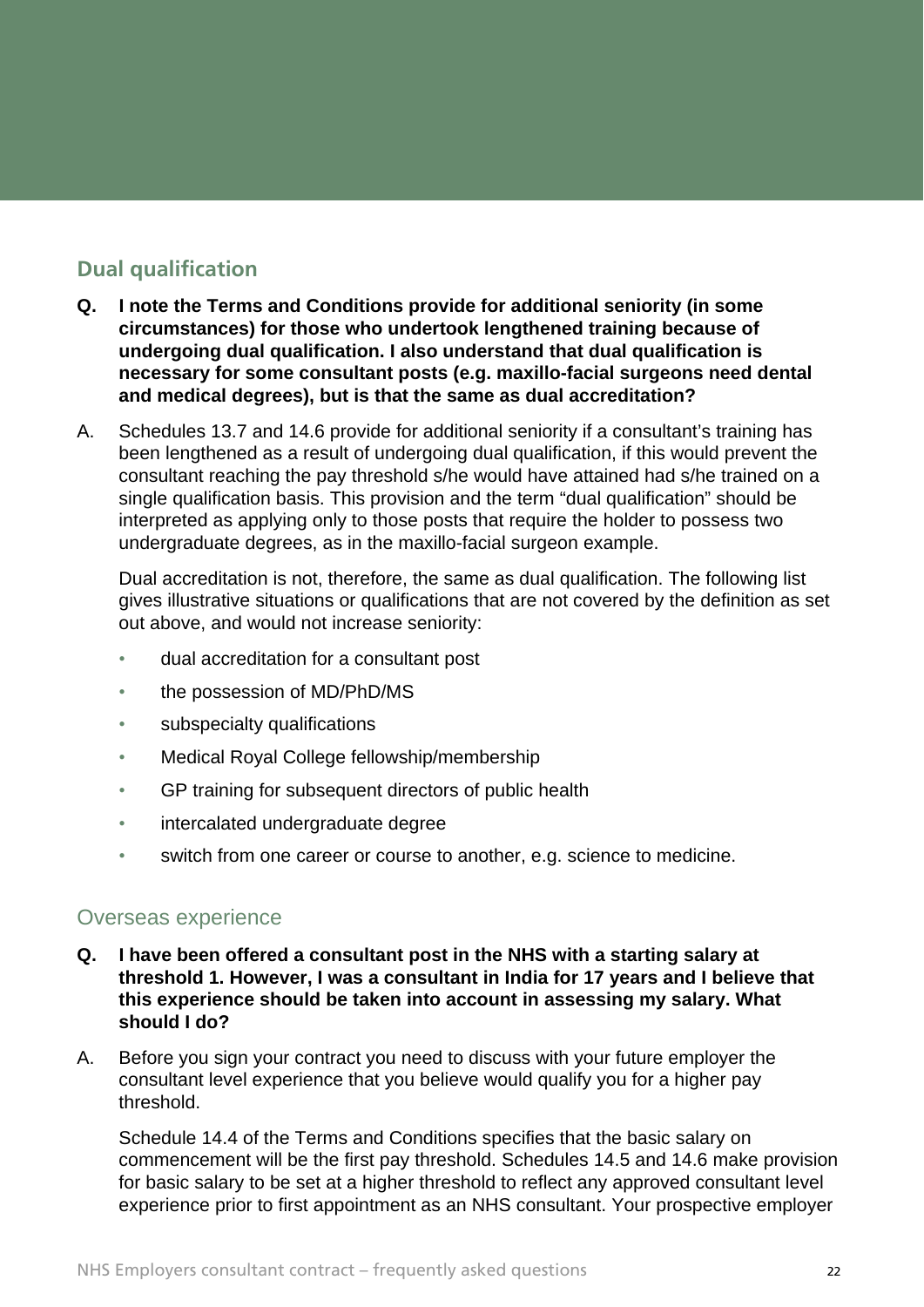<span id="page-22-0"></span>should consider any relevant experience that you gained in India and its equivalence to a consultant role in the UK. However, such assessments of equivalence are not always easy to make because of the different ways in which medicine is practised overseas.

When determining equivalence, our view is that the following could be considered:

- level of expertise and range of skills
- degree of independent practice
- supervision of other medical staff
- possession of postgraduate medical qualifications (e.g. FRCS or MRCP)
- teaching and research experience
- The above examples are illustrative and not exhaustive.

You will have satisfied the Postgraduate Medical Education and Training Board (PMETB) (formerly Specialist Training Authority) that your training and qualifications are equivalent to a UK Certificate of Completion of Specialist Training (CCST) in your speciality. Holding a CCST allows you to be on the General Medical Council (GMC) Specialist Register and be exempt from the GMC's Professional and Linguistic Assessment Board (PLAB) test. However, the assessment by the PMETB does not automatically demonstrate your level of responsibility in your former post or its equivalence to a consultant post in the UK, or your entitlement to a higher pay threshold on appointment under the 2003 contract.

In order to help your employer assess the level of equivalence (if any), you should set out clearly your roles and responsibilities in your previous posts, and discuss with the appropriate manager.

#### **Q. We are about to employ a consultant with five years of consultant level experience gained overseas but no previous NHS consultant experience. He claims that he should start on level 6 of the new pay thresholds. Is he right?**

A. No, from what you have said he is wrong. Pay thresholds are not the same as an annual incremental scale. Schedule 14.7 specifies the gap in years between the different pay threshold points. This consultant would start on threshold point 5, and be eligible to move to threshold 6 after a further four full years in post.

# GP principal experience

#### **Q. Does work as a GP Principal count as experience equivalent to that of a consultant for seniority purposes?**

A. No, our view is that it does not. Schedule 13.5 of the Terms and Conditions, which defines seniority makes provision for the recognition of previous employment as a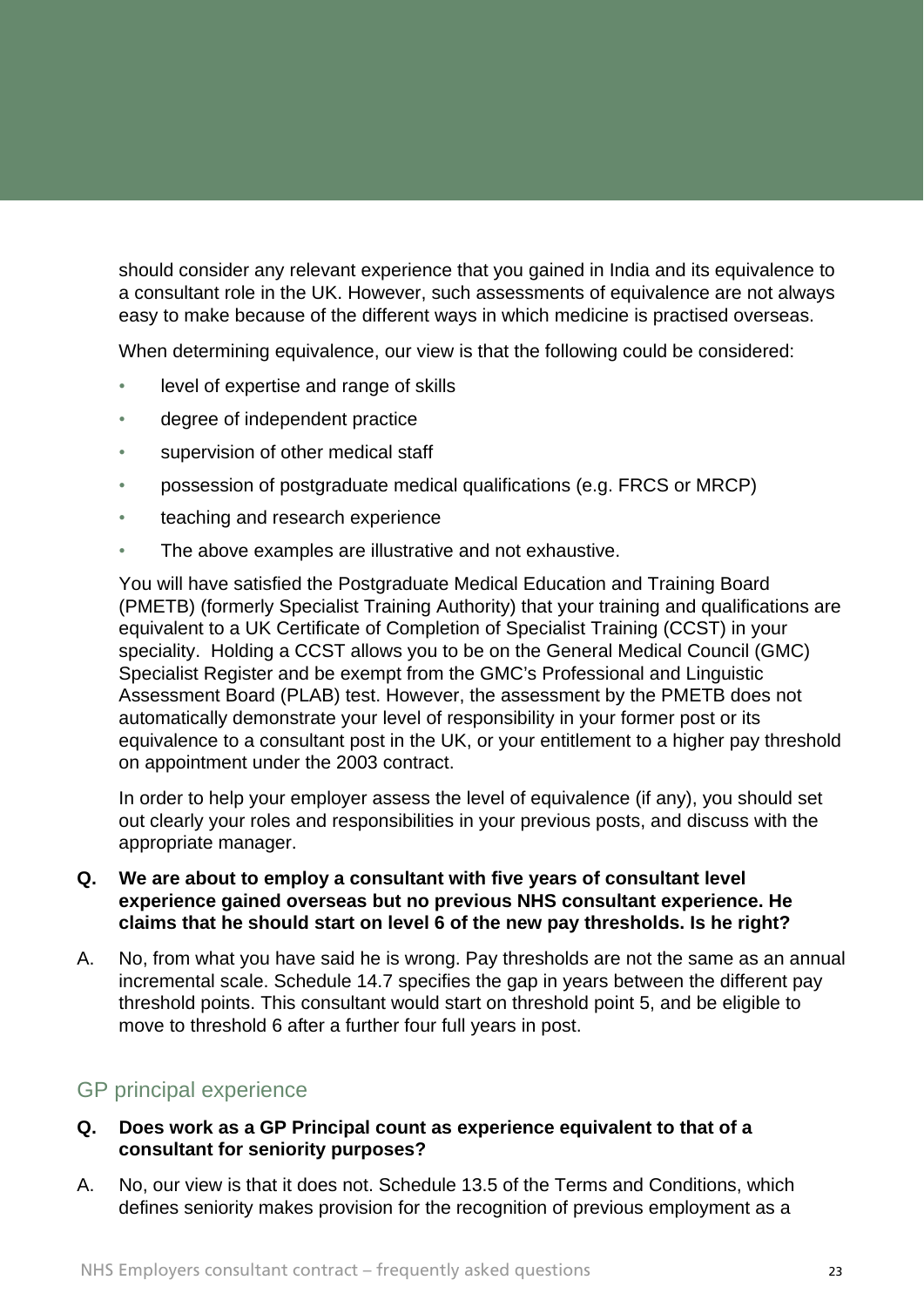consultant and/or NHS consultant level experience and/or non flexible training (as defined).

Previous service as a GP Principal is not, in our view, the same as employment in the NHS as a consultant. The training route, resulting qualification, and professional experience differ markedly between GPs and consultants. For GPs, a shorter period of training prepares them for work in a primary care setting. For consultants, following SHO training, an extended period of four to five years' specialist training is required in order to receive the necessary accreditation for entry to the GMC's Specialist Register, which is a pre-requisite for working as a consultant in the UK.

We acknowledge that, within the UK, only consultants and General Practitioners are able to practice without supervision. However, our understanding is that a general practitioner may not practice without supervision in a hospital setting (unless in a GP or community hospital) but would normally be under the supervision of a named consultant, similar to the position of Staff Grade or Associate Specialist doctors. GP Principals working sessions in a hospital are employed either as Clinical Assistants, or Hospital Practitioners. A characteristic of both grades is that they have no independent clinical responsibility. This distinguishes them from consultants working in the same setting, in terms of professional seniority. For the above reasons, we do not believe GP Principals are caught by the first provision for granting additional seniority.

Nor do we believe service as a GP Principal could count under the second provision related to non-NHS consultant level experience. When considering what should be counted as non-NHS consultant level experience it is necessary to have a benchmark. We believe that an appropriate benchmark is the accreditation that a practitioner would be expected to hold in order to be considered as equivalent to a NHS consultant in the UK. For doctors within the EEA this is clear-cut, as the equivalent qualifications are contained within the relevant legislation. For other overseas doctors, the test of equivalence is whether they have been trained to a standard equivalent to CCST. A GP Principal in the UK would not be able to meet the test of equivalence applied to EEA or other overseas doctors and we therefore believe that to allow experience as a GP Principal in the UK to be counted towards seniority would be discriminatory.

We do not believe it appropriate to consider previous work as a GP Principal nor, for the avoidance of doubt, as a Clinical Assistant or Hospital Practitioner to be equivalent to that of a consultant for seniority purposes.